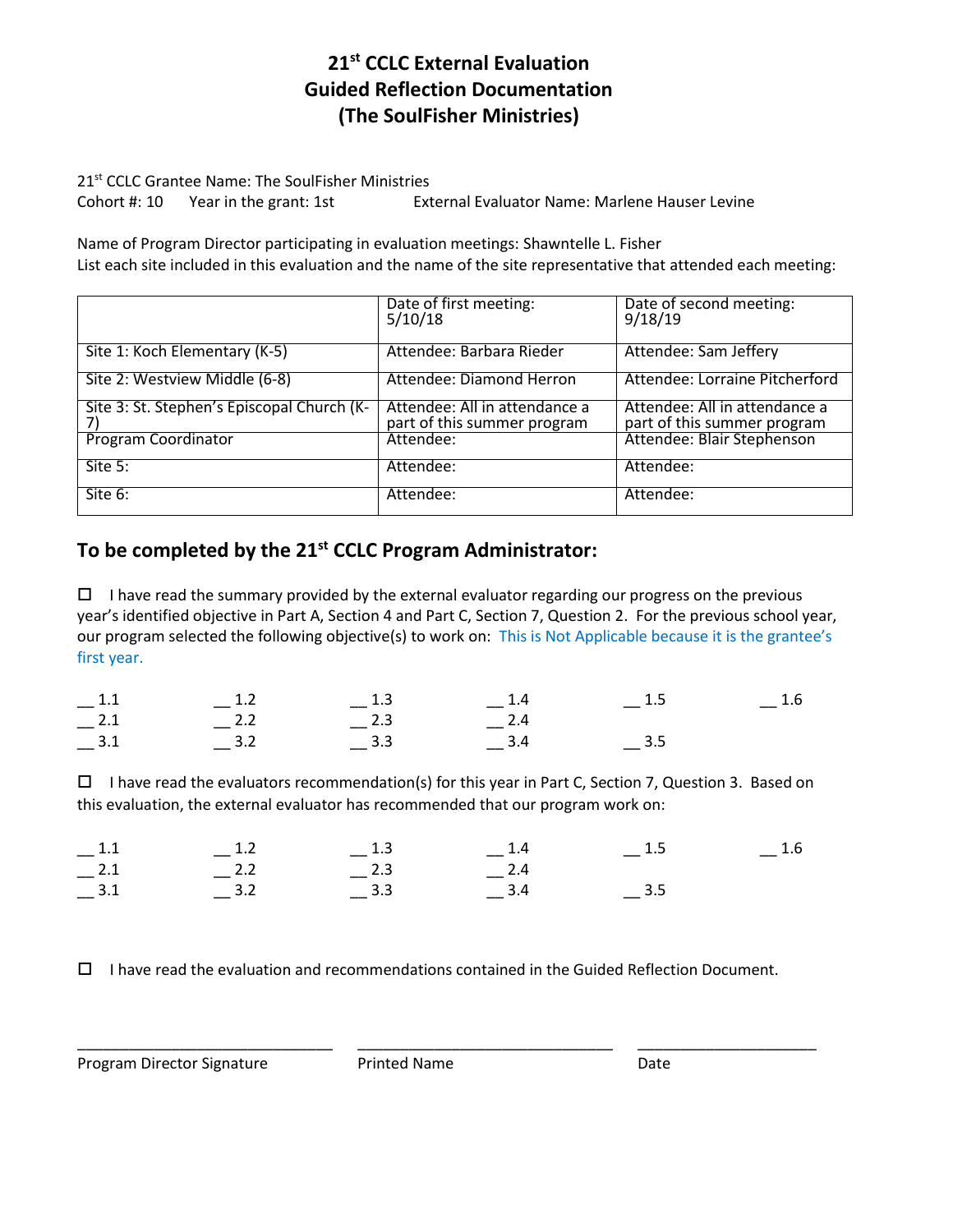# **21st Century Community Learning Center Evaluation Summary**

Afterschool programs are an evidence-based strategy for helping students meet challenging academic standards, improve attendance and graduation rates, and develop college and career readiness skills and behaviors. The federally funded 21st Century Community Learning Centers (21st CCLC) program provides competitive grant funding to districts to implement before- and after-school and summer enrichment programs that support and enhance student outcomes. The SoulFisher Ministries received a 21<sup>st</sup> CCLC grant in 2017. The afterschool program operates 3 sites in 1 elementary school (Koch Elementary School served 79 youth), 1 middle school (Westview Middle School served 78 youth), and a summer program in a neighborhood church (St. Stephen's Episcopal Church served 30 youth).

Each year, 21<sup>st</sup> CCLC grantees undergo an external evaluation process that reviews their progress related to three broad afterschool goals: 1) academic improvement and efficacy, 2) program quality, and 3) youth outcomes. During the 2017-18 school year, each site recorded attendance and grades data, received a Program Quality Assessment (PQA) observation, and completed a series of afterschool surveys with responses from:

- Koch Elementary: 54 youth, 26 families, 1 Director/Coordinator, 11 program staff, and 2 school administrators completed the surveys.
- Westview Middle: 25 youth, 9 families, 7 program staff, 1 Director/Coordinator, and 1 school administrator completed the surveys.
- St. Stephen's Episcopal Church (K-6): This is the first summer of offering this program as a part of the 21<sup>st</sup> Century Learning Center. The only data available for this program is the PQA.

A certified external evaluator met with the program administrator to review data and complete a Guided Reflection Document. Results from the annual external evaluation ensure grant compliance and influence continuous quality improvement efforts including modifying the program curricula and enrichment activities and planning professional development for staff.

## **Goal 1: Academic Achievement and Efficacy**

Afterschool programs provide a full range of academic support including homework help, tutoring, academic enrichment, and comprehensive integrated units directly tied to the state standards. They provide activities that complement rather than replicate the school day. The SoulFisher Ministries focus is on skill building and content knowledge acquisition and enrichment and homework assistance is not a part of their services.

Both Koch Elementary and Westview Middle School met the objective that 50% of the youth maintained and/or increased their grades in the reading, math, and science subject areas. Math had the lowest percentage (51.6%) of youth maintaining or increasing grades at Koch Elementary. Reading had the lowest percentage (56.9%) of the three subject areas at Westview Middle School.

There is a high degree of consistency between grades and student report of self efficacy at Koch Elementary in reading/communication arts but the grades and student report of self efficacy are inconsistent in math and science. In reading/communication arts 71% maintained or improved grades and 75.9% reported a medium to high interest in this area. In the area of math, 51.6% of the youth a Koch Elementary maintained or increased their grades in math and 79.6% of the youth reported on a survey a medium to high level of math efficacy. In the area of science 72.1% maintained or increased grades and 40.9% reported a medium to high interest in science.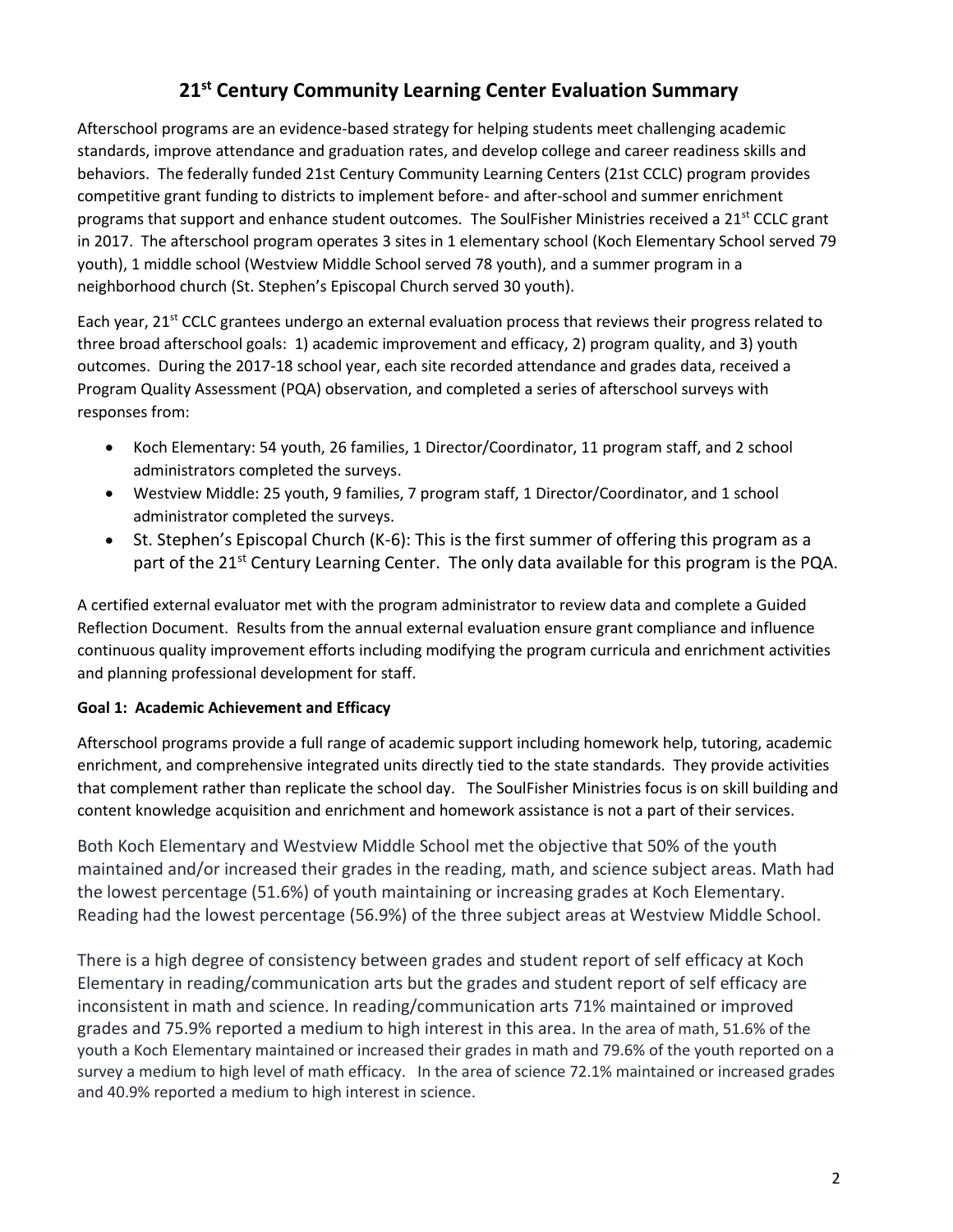#### **Goal 2: Program Quality: Goal 2 – PQA (2.1)**

Research shows that high quality afterschool programs help close the achievement gap and reduce the likelihood of youth participating in risk-taking behaviors. The 21<sup>st</sup> CCLC grant recipients participate in an ongoing quality improvement process that includes the point-of-service experience of youth, school day linkages, family connections, and community involvement.

Area Koch Elementary School Westview Middle **School** Summer Program St. Stephen's Episcopal Church Overall Average 3.66 3.40 Not Available Safe Environment | 4.19 | 4.64 | 4.56 Supportive Environment 4.57 4.02 4.24 Interaction | 3.11 | 3.33 | 3.94 Engagement 2.75 1.65 4.00 Stem Skill Building NA 2.17 NA Extended **Observation** 3.44 NA NA

Overall each of the sites meets the objective of scoring at least an average 2.9 on the overall Program Quality Assessment (PQA)Tool.

#### **Goal 2 – Leading Indicators – 2.2 Organizational Context (Staffing Model and Continuous Improvement)** –

The survey data and local context interview indicated that staff are supported by the administration and experience job satisfaction. The statement that received a 3 out of 5 was "Staff stay at our program for a long time." Although staff turnover is always challenging, from the local context interview, the staff who leave are those that decide they are not well suited to work with the youth or they need to leave because they are college students and graduate or their school schedule does not allow them to work during the after-school program.

Both sites scored less than a 3 on the Continuous Quality Improvement scale. The scores in response to "Are you currently using the Youth Program Quality Assessment (YPQA) from the Weikart Center as a quality assessment tool at your site?" were 2.09 for Koch Elementary and 2.33 for Westview Middle School. This was the first year of the program and the sites now have a PQA to use in their future planning.

#### **Goal 2 – Leading Indicators – 2.3 Instructional Context (Academic Press and Engaging Instruction)** –

The youth and the staff are in agreement regarding homework. The youth surveys from both Koch Elementary and Westview Middle indicate that the youth do not get home work done in the afterschool program (1 out of 5 at Koch, 1.36 out of 5 at Westview Middle) and that the staff do not understand or are not able to help them when they get stuck (1 out of 5 Koch Elementary, 1.24 out of 5 at Westview Middle). The program does not provide assistance with homework.

The scores are low in Academic Press because the program does not provide homework assistance. The program is not planning to add program assistance because it's focus is on reducing the learning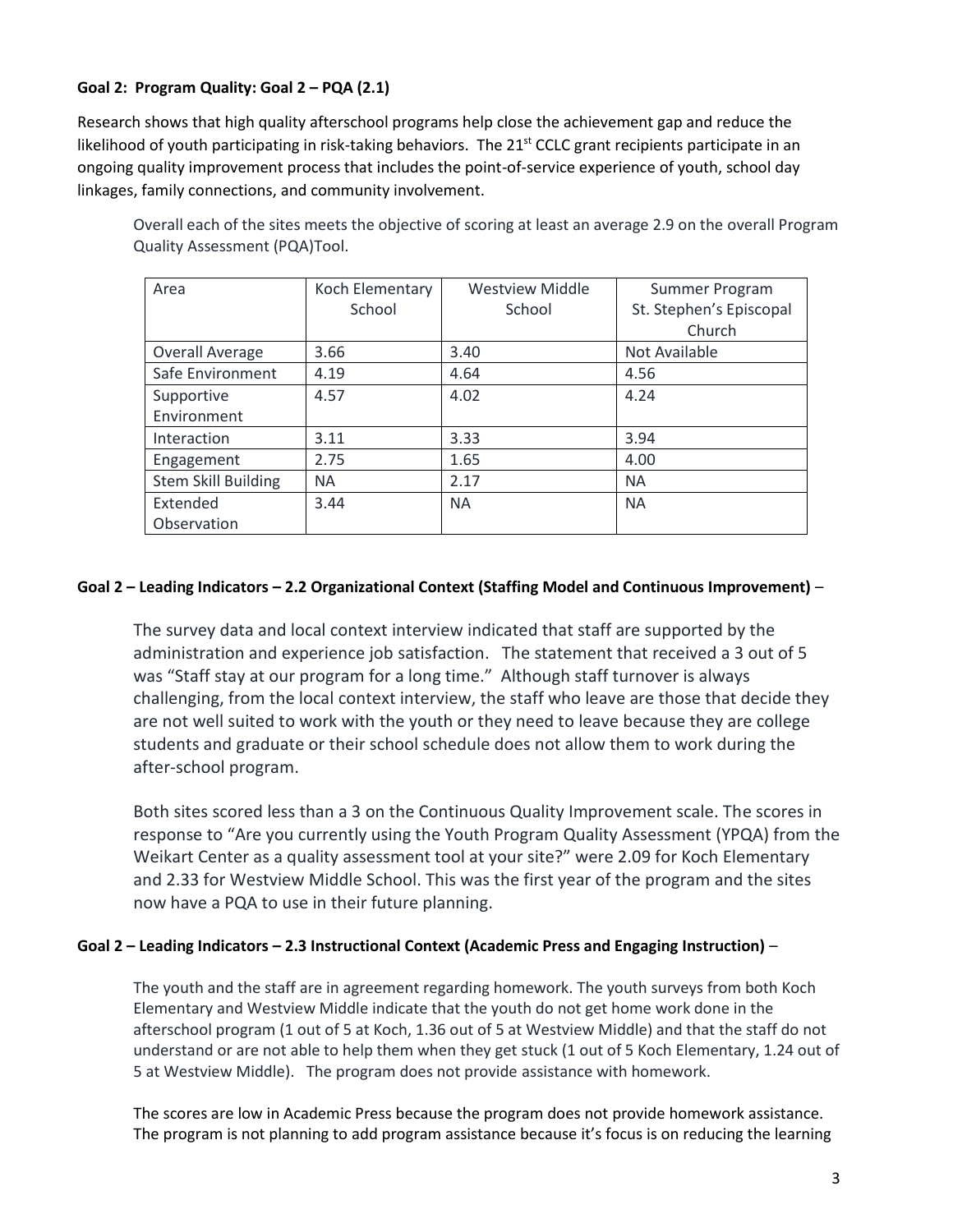gap while increasing student proficiency and thinks this is best done through tutoring and enrichment activities.

The scores are low in Engaging Instruction because during the first year of the program the youth did not have many opportunities to choose what they did during the program time. In 2018-2019, the staff will be allowing youth to have more choice in what they do each day.

#### **Goal 2 – Leading Indicators – 2.4 External Relationships (Family Communication and School Alignment)**

The program has a Parent Liaison whose job is parent and teacher engagement. Both schools met the objective. The program would like staff to meet with teachers and participate in parent conferences but this was not allowed at Koch during the 2017-2018 program year. The program was allowed to have a table in the hallway for parents if they wanted to talk with staff during parent teacher conferences but the after-school staff was not included in the conferences.

There are new principals at both schools and the Parent Liaison has started to work with the principal and teachers so that during the 2018-2019 program year there can be better coordination between the after-school staff and school day staff.

#### **Goal 3: Youth Outcomes**

Afterschool program also offer non-academic benefits that support the student's development of college and career readiness skills including positive school behaviors (e.g., regular attendance), personal and social skills (e.g., time management, team work, critical thinking), and commitment to learning (e.g., initiative, homework completion, study skills).

#### **Goal 3 – Program Attendance (3.2)** –

59.7% of the youth at Koch Elementary met the Attendance objective.

#### 30.5% of the youth at Westview Middle met the Attendance objective.

At Koch Elementary the program staff was surprised that this percentage was not higher because they report students attend every day and that there is a waiting list to replace students who may not use the program on a regular basis. The Program is going to check their data entry process into Kids Care Center to make sure that it is being accurately reported. The staff thinks the attendance at Koch Elementary is higher because the parents are more engaged and make sure the children are in attendance.

Although attendance is less at the Westview Middle school, the staff does not think that less than 1/3 of the enrollment attends less than 60 days per program year. The staff will check their data entry process into Kids Care Center to see if children who are not in attendance who were enrolled have been unenrolled if they are no longer attending the program.

For more information, contact Shawntelle L. Fisher at 314-705-7547 or [shawntelle@thesoulfisherministries.com](mailto:shawntelle@thesoulfisherministries.com) .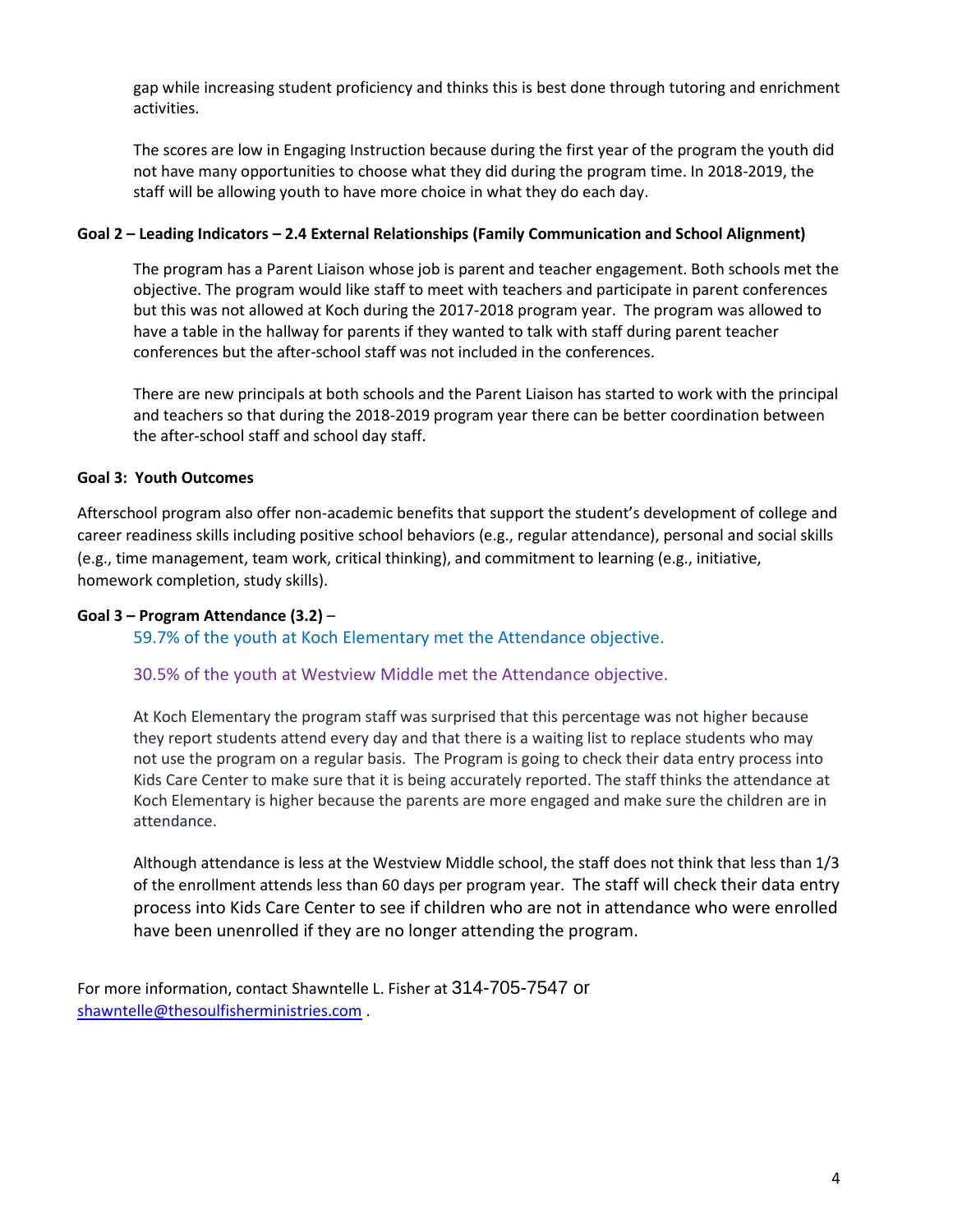# *Part A: Additional Data Collection by the External Evaluator*

# **Section 1 – Grantee/Evaluator Information**

21<sup>st</sup> CCLC Grantee Name: The SoulFisher Ministries

Cohort #:10 Year in the grant: 1st Name of External Evaluator: Marlene Hauser Levine Name of Program Director participating in evaluation meetings: Shawntelle L. Fisher List each site included in this evaluation and the name of the site representative that attended each meeting:

|                                                | Date of first meeting: 5/10/18                               | Date of second meeting:                                         | Site Visit?<br>(Y/N) |
|------------------------------------------------|--------------------------------------------------------------|-----------------------------------------------------------------|----------------------|
| Site 1: Koch Elementary (K-5)                  | Attendee: Barbara Rieder                                     | Attendee: Sam Jeffery                                           | N                    |
| Site 2: Westview Middle (6-8)                  | Attendee: Diamond Herron                                     | Attendee: Lorraine<br>Pitcherford                               | N                    |
| Site 3:St. Stephen's Episcopal<br>Church (K-7) | Attendee: All in attendance a<br>part of this summer program | Attendee: All in<br>attendance a part of this<br>summer program | N                    |
| Program Coordinator                            |                                                              | Attendee: Blair<br>Stephenson                                   | N                    |
| Site 5:                                        |                                                              | Attendee:                                                       |                      |
| Site 6:                                        |                                                              | Attendee:                                                       |                      |

# **Section 2 – Program Overview**

**Koch Elementary (K-5) –** Koch Elementary provides programs for Kindergarten through 5th grade. The program meets daily Monday – Friday from 3:00 – 5:30 p.m. The daily program includes; Supper, Snack, Tutoring in Math, Reading, and English Language Arts. The program also provides Enrichment Programs including but not limited to the following:

- The program offers two robotics programs one is the opportunity to participate on a competitive robotics team and the other opportunity uses the Bricks for Kidz program concepts designed to teach the fundamentals of S.T.E. M. (science, technology, engineering, and mathematics).
- The Science Center provides onsite activities that engage the youth in hands on exploration, discovery, and learning.
- The youth are also involved in a Leadership Group that engages them in Character Education experiences.
- The program uses an Incentive Program called PAID (Participation, Attendance, Involvement and Discipline). The youth earn points for participation, attendance,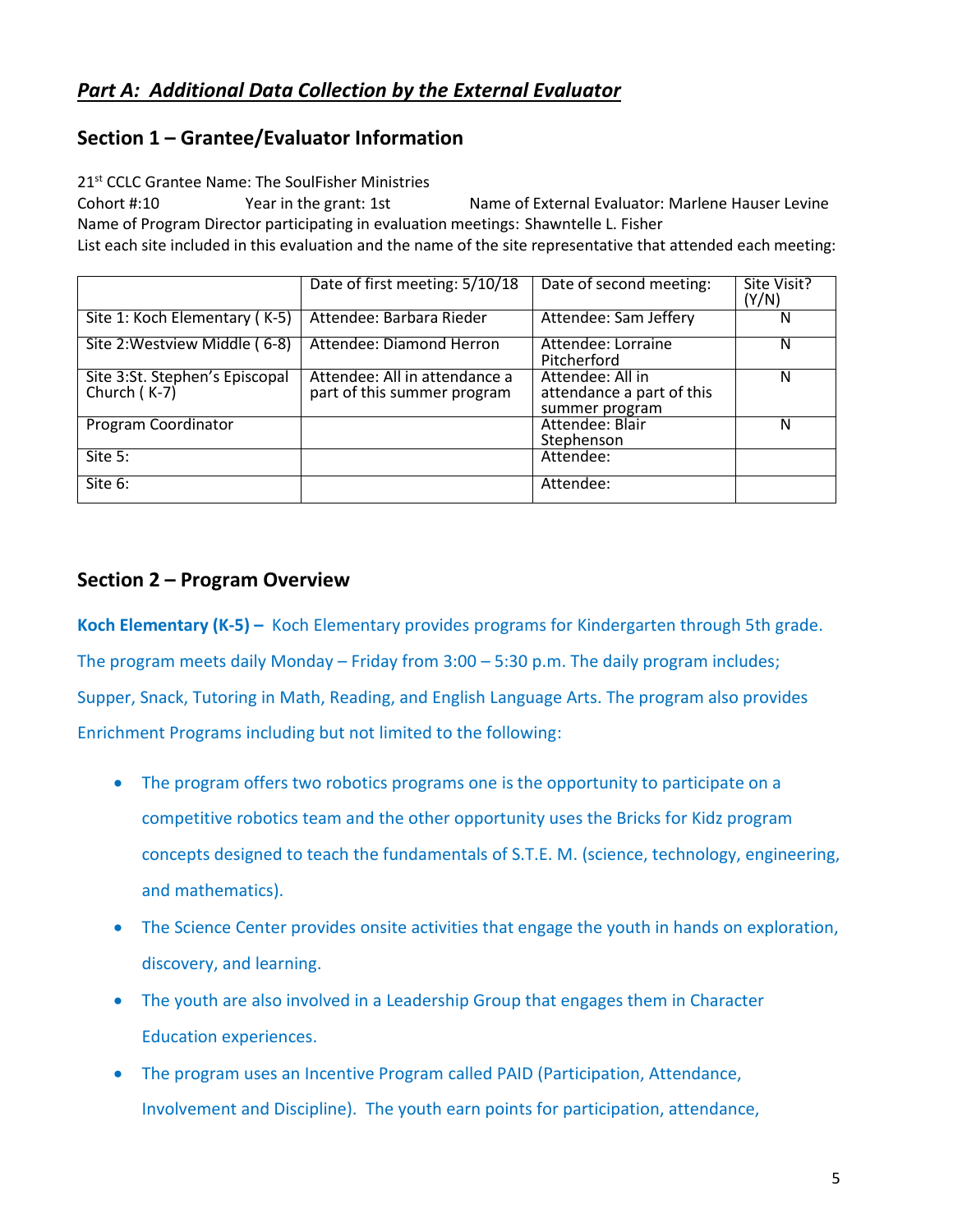involvement, and good behavior that can be used to purchase items from a weekly store. The youth are involved in running the store which provides work and career related opportunities.

The program enrollment is 50 and the average daily attendance is 45. Homework is not a part of the program because the focus is on developing math, reading and language arts skills through tutoring that is based on the ongoing assessment of the youth's knowledge and skills. Science knowledge and skills are built through the hands-on experiences provided by the St. Louis Science Center. The site has two paid supervisors, six paid staff, and fifteen or more volunteers from Ameri-corps and college students earning community service hours.

**Westview Middle (6-8) -** Westview Middle provides the same program elements as Koch Elementary and the program elements are designed for youth sixth through eighth grade. The program meets daily Monday – Friday from 4:00 – 6:30 p.m. The daily program includes; Supper, Snack, Tutoring in Math, Reading, and English Language Arts. The program also provides Enrichment Programs including but not limited to the following:

- The program offers two robotics programs one is the opportunity to participate on a competitive robotics team and the other opportunity uses the Bricks for Kidz program concepts designed to teach the fundamentals of S.T.E. M.
- The Science Center provides onsite activities that engage the youth in hands on exploration, discovery, and learning.
- The youth are also involved in a Leadership Group that engages them in Character Education experiences.
- The program uses an Incentive Program called PAID (Participation, Attendance, Involvement and Discipline). The youth earn points for participation, attendance, involvement, and good behavior that can be used to purchase items from a weekly store. The youth are involved in running the store which provides work and career related opportunities.

The program enrollment is 30 and the average daily attendance (ADA) is 24. Homework is not a part of the program because the focus is on developing math, reading and language arts skills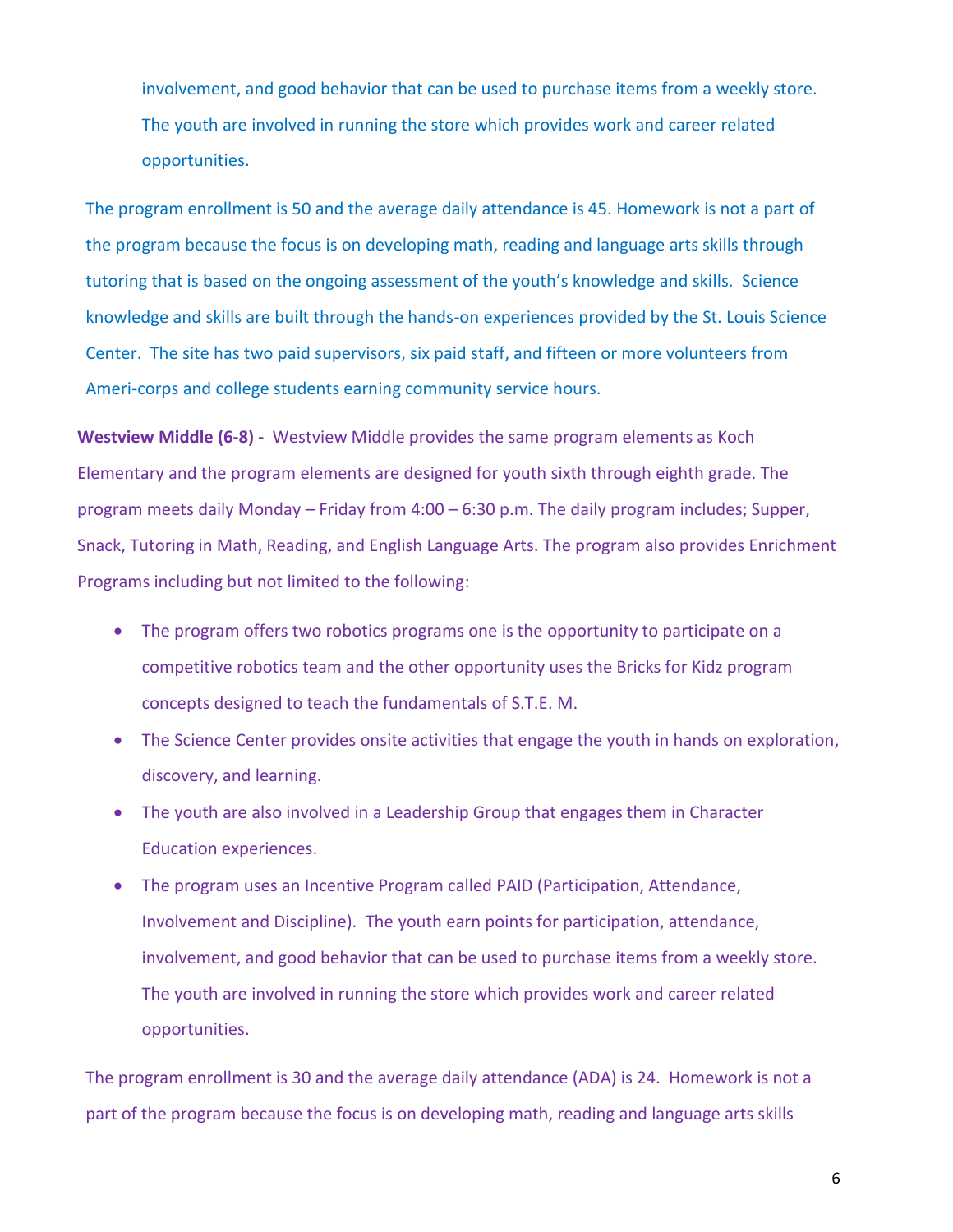through tutoring that is based on the ongoing assessment of the youth's knowledge and skills. Science knowledge and skills are built through the hands-on experiences provided by the St. Louis Science Center. The site has two paid supervisors, six paid staff, and fifteen or more volunteers from Ameri-corps and college students earning community service hours.

**St. Stephen's Episcopal Church (K-6) –** The St. Stephen's Episcopal Church program is for youth kindergarten through sixth grade and is provided in the summer only. The program keeps youth actively engaged in learning, developing skills, and having fun Monday – Friday. A nutritious breakfast, lunch and a snack are provided each day. Monday – Thursday morning the youth will be involved in math and reading tutoring. Monday – Thursday afternoon enrichment activities including, but not limited to, visits to the library, swim lessons, hands-on science experiences provided on-site by the St. Louis Science Center, and Bricks for Kidz robotics. On Fridays the youth attend a field trip to places in the community e.g., City Museum, the Zoo, the History and Art museum. The summer of 2018 will be the first summer that this program is offered as a part of the 21<sup>st</sup> Century Community Learning Center so enrollment and average daily attendance numbers are not yet available. Based on the summer program provided by The SoulFisher Ministries in the past the projected enrollment is 30 and the ADA is 30.

## **Section 3 – Local Context**

1) **Goal 1 – Academic** Describe the issues (youth, staff, school, community) that have a positive or negative impact on the program's ability to successfully increase student achievement and sense of competence in the areas of reading/communication arts, mathematics, and science. **Koch Elementary (K-5)** 

Youth: The youth are from the neighborhood of the school which is a Title 1 school. The youth live in families that have limited incomes and youth are impacted by poverty. Some youth are homeless or have experienced homelessness, have been in or are in foster care, have a parent who is incarcerated or has been incarcerated, and/or experienced past trouble at school.

Despite of the environmental challenges faced by the youth and their families, the families support their youth by enrolling them in the program, participating in events, and helping assure their children are at school each day and can attend the after-school program. The youth are interested in the program activities in leadership and those who have experienced trouble at school want to change and do not want to be labeled as a trouble maker.

The majority of the youth when entering the program test below expectations on the pre-test in Math, Reading, and English Language Arts. The program uses this baseline information to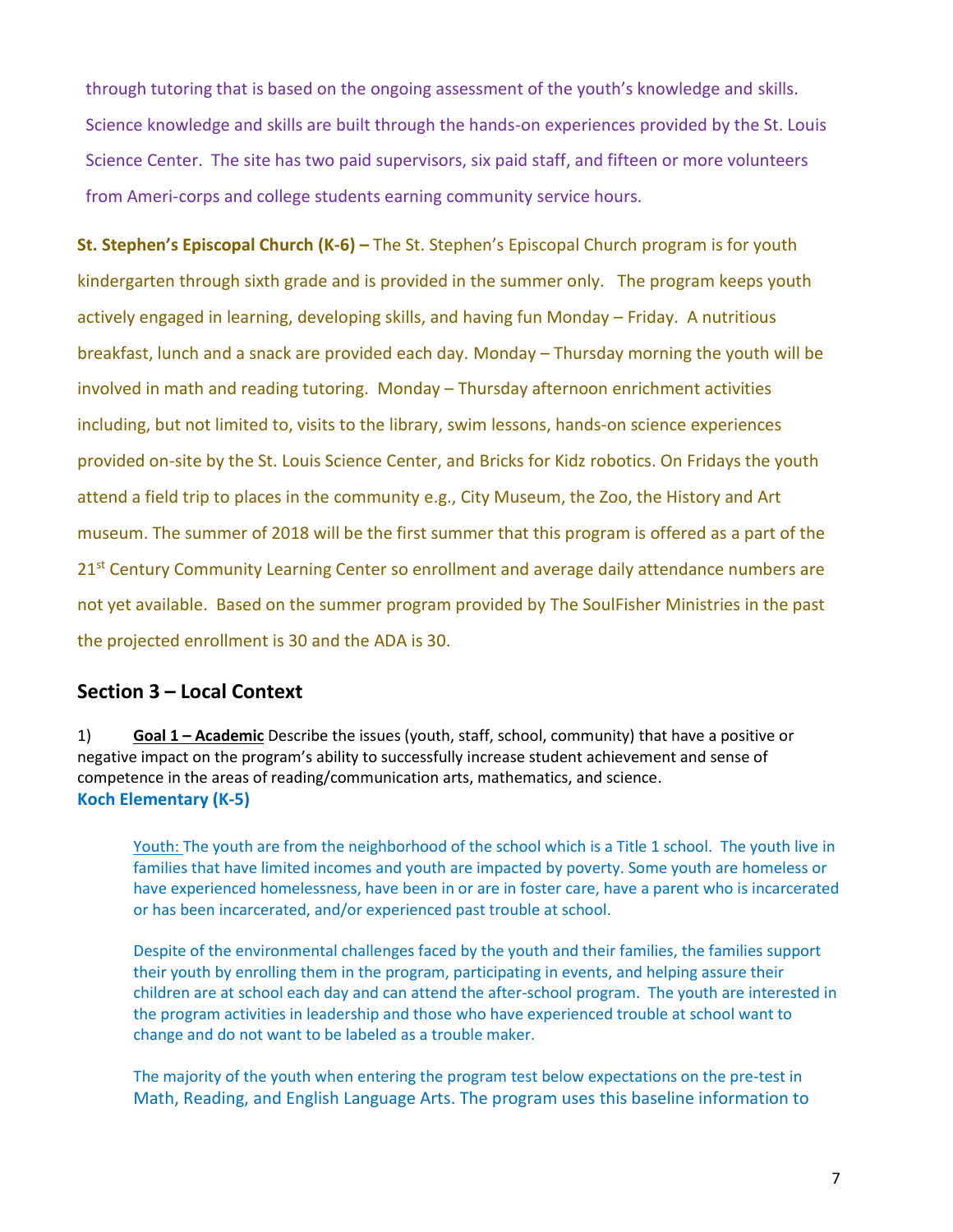provide tutoring in each of these areas and provides ongoing assessment that determines when the youth is ready to move to the next level of instruction.

Staff: There is a core group of dedicated staff who are in attendance with the youth each day. One member of the leadership team is a certified math teacher and the other member of the leadership team is going to school to become a certified teacher. The members of the core group have a passion for serving this population and they want to make a difference. The staff had the ability to motivate youth and the youth experience the staff's caring.

Although staff turnover is always challenging, from the local context interview, the staff who leave are those that decide they are not well suited to work with the youth, or they need to leave because they are college students and graduate, or their school schedule does not allow them to work during the after-school program.

School: The school provides space, custodial, and security support free of charge. The program has the support of the school principal, administrative support staff, the District Superintendent, and the School Board. The classroom teachers support the program and frequently refer children to the program. Program staff and classroom teachers communicate weekly about the needs of the students.

Although the program has the support described above, there is sometimes a delay in providing the information the program needs for enrollment and reporting requirements.

Community: The community is a low-income community and so does not have a lot of extra resources to provide services for children and families. Students live close to the school and many walk to school each day but the program provides bus transportation to assure safety after dark. The school is located in Ferguson and although there have been some changes in community representation on the police force and on the city council many of the businesses that were impacted by the aftermath of the shooting have closed and not re-opened in the neighborhoods.

The program enjoys the support of the wider community as evidenced in the regular on-site participation of the Science Center.

#### **Westview Middle (6-8)**

Youth: The youth are from the neighborhood of the school which is a Title 1 school. The youth live in families that have limited incomes and youth are impacted by poverty. Some youth are homeless or have experienced homelessness, have been in or are in foster care, have a parent who is incarcerated or has been incarcerated, and/or experienced past trouble at school.

Despite of the environmental challenges faced by the youth and their families, the families support their youth by enrolling them in the program, participating in events, and helping assure their children are at school each day and can attend the after-school program. The youth are interested in the program activities in leadership and those who have experienced trouble at school want to change and do not want to be labeled as a trouble maker.

The school offers many other after-school enrichment opportunities and the youth who attend these programs also eat dinner and snack in this program and attend the other offerings of this program when not involved in another enrichment program.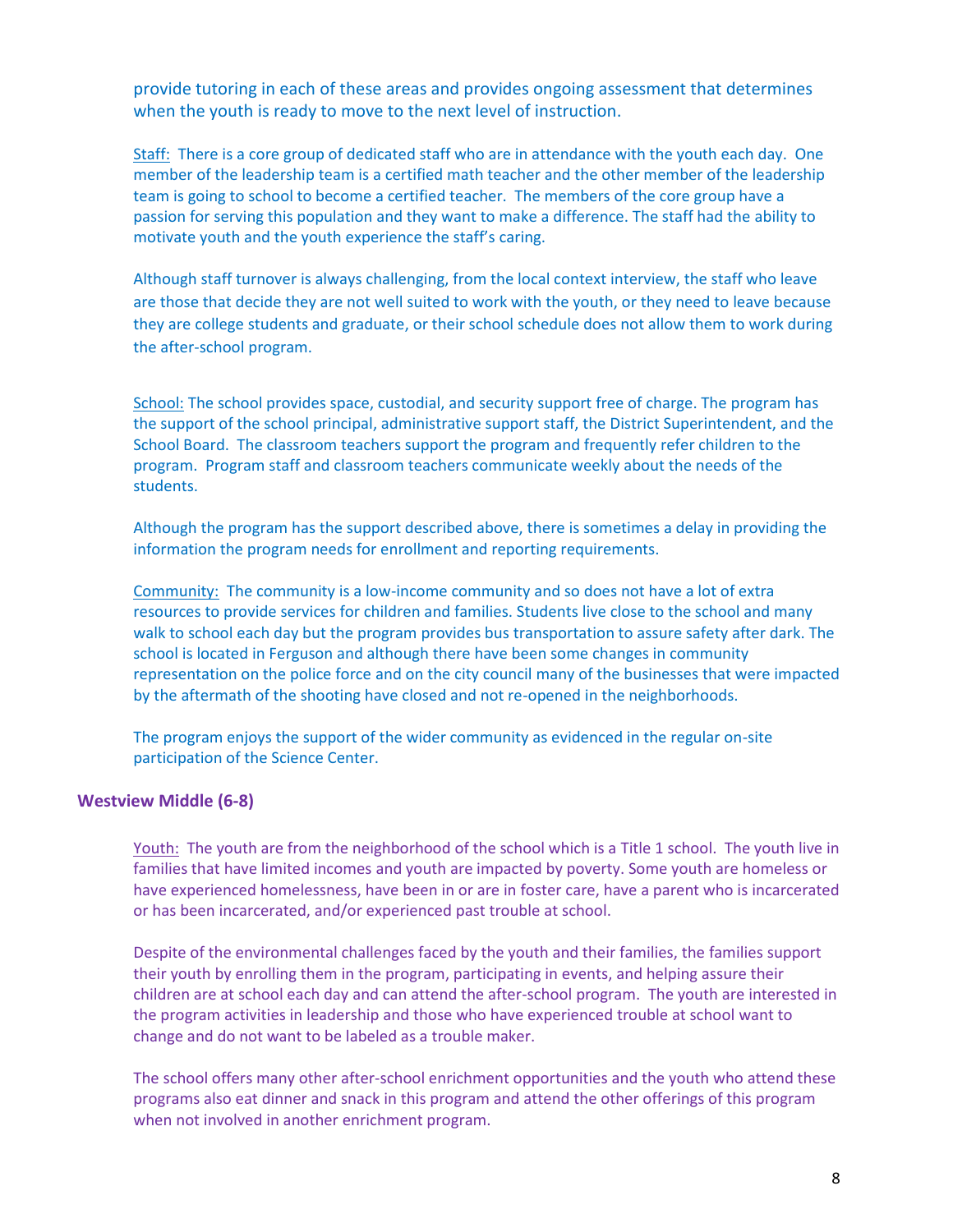The majority of the youth when entering the program test below expectations on the pre-test in Math, Reading, and English Language Arts. The program uses this baseline information to provide tutoring in each of these areas and provides ongoing assessment that determines when the youth is ready to move to the next level of instruction.

Staff: One of the members of the leadership team is in school to become a certified elementary teacher with an emphasis in special education. The other member of the leadership team is studying Juvenile Criminal justice. There is a core group of staff at the Westview Middle that also has a passion for serving this population and giving the youth the opportunities, they need to be successful today and in the future.

The staff had the ability to motivate youth and the youth experience the staff's caring.

There is a high turnover in those staff who realize this is not the best career choice for them, the challenges faced by some of the youth are too challenging for them, or because this is a part-time job they are not able to work enough hours to meet their financial obligations.

School: The school provides space, custodial, and security support free of charge. The program has the support of the school principal, administrative support staff, the District Superintendent, and the School Board.

There is sometimes a delay in providing the information the program needs for enrollment and reporting requirements.

Westview Middle provides many after-school enrichment programs for the students which provides students with choices in addition to what is offered in the 21<sup>st</sup> Century Learning Center. Many youth who take advantage of the school's offerings are also enrolled in the  $21^{st}$  Century Learning Center and participate in the dinner and snack.

One teacher who provides similar services as the program i.e., tutoring sees the program as competition. Some of the teachers at the middle school lack interest in sharing information about students and they are ready to leave at the end of the day.

Community: The community is a low-income community and so does not have a lot of extra resources to provide services for children and families. Students live close to the school and many walk to school each day but the program provides bus transportation to assure safety after dark. The school is located in Ferguson and although there have been some changes in community representation on the police force and on the city council many of the businesses that were impacted by the aftermath of the shooting have closed and not re-opened in the neighborhoods.

The program enjoys the support of the wider community as evidenced in the regular on-site participation of the Science Center.

#### **St. Stephen's Episcopal Church (K-6)**

Youth: The youth who attend the summer program at St. Stephen's Episcopal Church are the students who attend the 21<sup>st</sup> Century Learning Center programs at Koch Elementary and Westview Middle. There are more youth that apply for the summer program than the summer program is able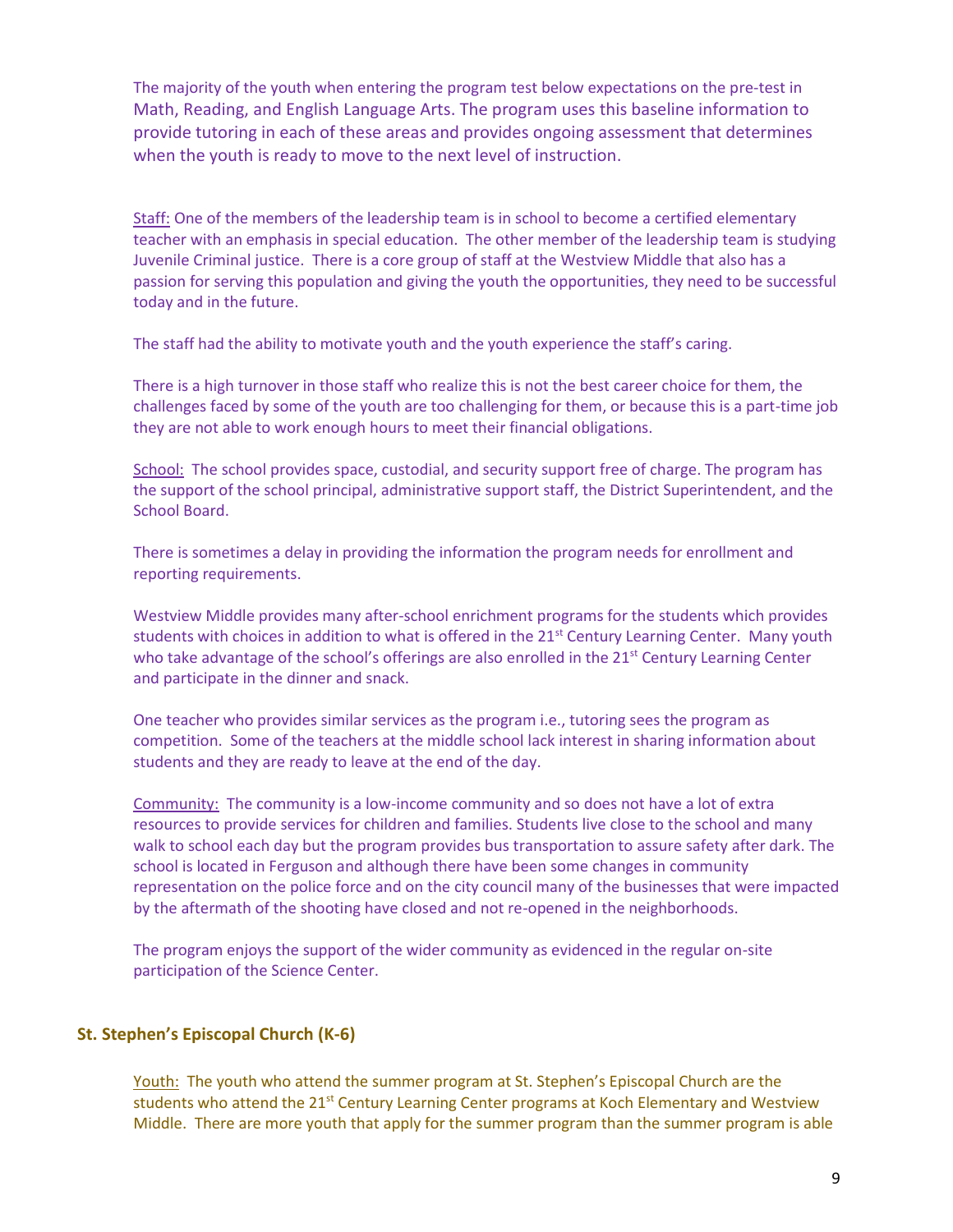to accept. The youth live in families that have limited incomes and youth are impacted by poverty. Some youth are homeless or have experienced homelessness, have been in or are in foster care, have a parent who is incarcerated or has been incarcerated, and/or experienced past trouble at school.

Despite of the environmental challenges faced by the youth and their families, the families support their youth by enrolling them in the summer program, participating in events, and helping assure their children attend the program each day. The youth are interested in the tutoring services, the afternoon enrichment opportunities, and especially in going on the Friday field trips.

Staff: The summer school staff is made up of the core staff from Koch and Westview Middle and are those who have passion, dedication, and commitment to providing learning experiences and activities that promote the development of life skills.

School: The church provides space for the program at a reasonable fee.

Community: The local YMCA provides swimming lessons at a reduced rate. St. Stephens Episcopal Church is located in a wealthier area of Ferguson than the neighborhoods in Ferguson where Koch Elementary and Westview Middle School are located. Because the church is located in Ferguson and mission groups that are lodged at the churches in the community come to the program to tutor and volunteer on field trips, the youth are exposed to additional successful adults who have been able to move out of poverty conditions. St. Stephens is not in walking distance for the youth who attend the summer program so transportation is provided by First Student Bus services at a reduced rate.

#### 2) **Goal 2 – Program Quality Koch Elementary (K-5)**

Youth: The youth know each other from the neighborhood and from being together during the school day and there are many friendships. The knowledge of each other and being together throughout the day sometimes has a negative impact. For example, if students have gotten into a fight or disagreement during the school day it may carry over into the after-school program. This can also occur if the youth is a friend of someone who may not be in the program but the youth who are in the program were involved with a disagreement or fight with someone who is a friend of someone else in the afterschool program. Some youth are using conflict resolution and others see this being effective but do not yet apply these skills for themselves. The youth are Interested in learning and want to do better.

Staff: The core staff are good models of how to peacefully solve conflict and have skills needed to help the youth develop conflict resolution skills. The staff are able to help youth listen to each other and know when it is best to let the youth work out conflict and when to step in. Volunteers can be very helpful but some volunteers (although program provides training) need additional staff support in order to successfully assist the youth in solving conflict.

School: Teachers frequently report to the 21<sup>st</sup> Century staff concerning youth who have had a particularly good or bad day. This helps the 21<sup>st</sup> Century staff reinforce youth who have had a good day and be aware of youth who may need additional support to engage and stay on track in the afterschool program. The School/District policy for out of school suspension limits students' ability to be in attendance at school and at the afterschool program. The out of school suspensions take away the youth's learning opportunities at school. Some parents take "after school" attendance away as a punishment if the student has gotten in trouble at home or school even if the student was not suspended.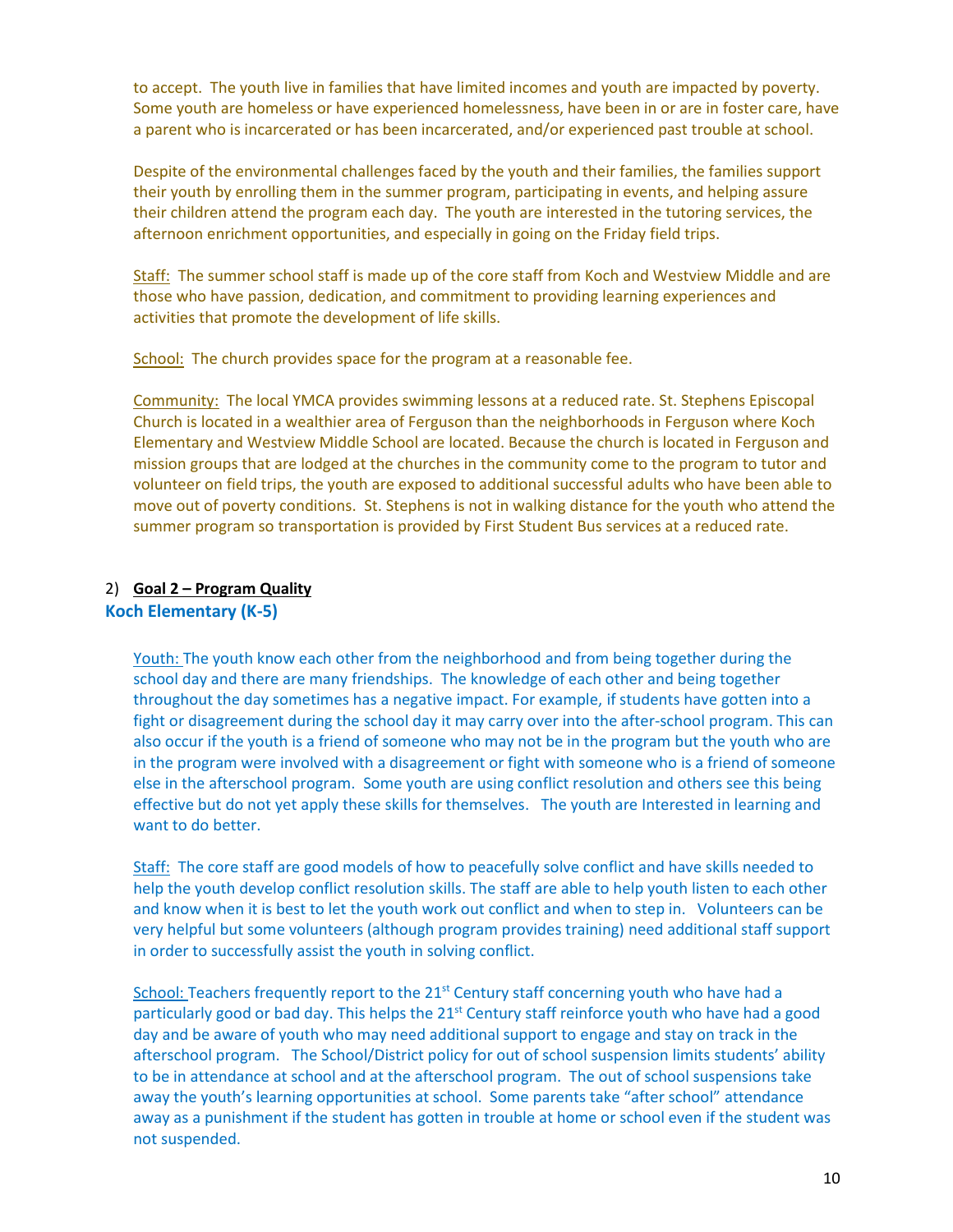Community: The community offers limited recreational and sports opportunities during after school hours and on the weekend. A few youth are involved in sports or dance that they are acquiring outside of the immediate community. These opportunities are cost prohibitive for most of the youth and families in the community.

#### **Westview Middle (6-8)**

Youth: The youth know each other from the neighborhood and from being together during the school day and there are many friendships. The knowledge of each other and being together throughout the day sometimes has a negative impact. For example, if students have gotten into a fight or disagreement during the school day it may carry over into the after-school program. This can also occur if the youth is a friend of someone who may not be in the program but the youth who are in the program were involved with a disagreement or fight with someone who is a friend of someone else in the afterschool program. Some youth are using conflict resolution and others see this being effective but do not yet apply these skills for themselves. The youth are Interested in learning and want to do better.

Staff: The core staff are good models of how to peacefully solve conflict and have skills needed to help the youth develop conflict resolution skills. The staff are able to help youth listen to each other and know when it is best to let the youth work out conflict and when to step in. Some staff are not confident in their ability to help youth resolve conflict and so seek supervisor input and support, sometimes too frequently. Some staff say that they will get the supervisor or call the youth's parent which undermines the staff person's authority.

School: There is no communication daily between classroom teachers and program staff. Program staff are thus not aware of when to reinforce a youth's positive day at school or when a youth is entering the program having had an experience that may interfere with his/her ability to actively engage in the program offerings.

Community: The community offers limited recreational and sports opportunities during after school hours and on the weekend. A few youth are involved in sports or dance that they are acquiring outside of the immediate community. These opportunities are cost prohibitive for most of the youth and families in the community.

#### **St. Stephen's Episcopal Church (K-6)**

Youth: The youth are in the summer program each day for six hours providing more time than the afterschool program for the youth to engage in enrichment opportunities. The same youth are also together all day. Sometimes youth have a disagreement in the beginning of the day, which it makes it difficult for them to move beyond the disagreement throughout the day.

Staff: It is the core staff from Koch Elementary and Westview Middle that staff the summer program. These staff are dedicated, passionate, and enjoy being with the youth each day and are able to maintain quality program standards. The staff are committed to improving opportunities for the youth and so seek and use feedback from the youth and others.

School: The schools are not involved in the summer program. The youth who attend the summer program at St. Stephen's Episcopal Church are the students who attend the 21<sup>st</sup> Century Learning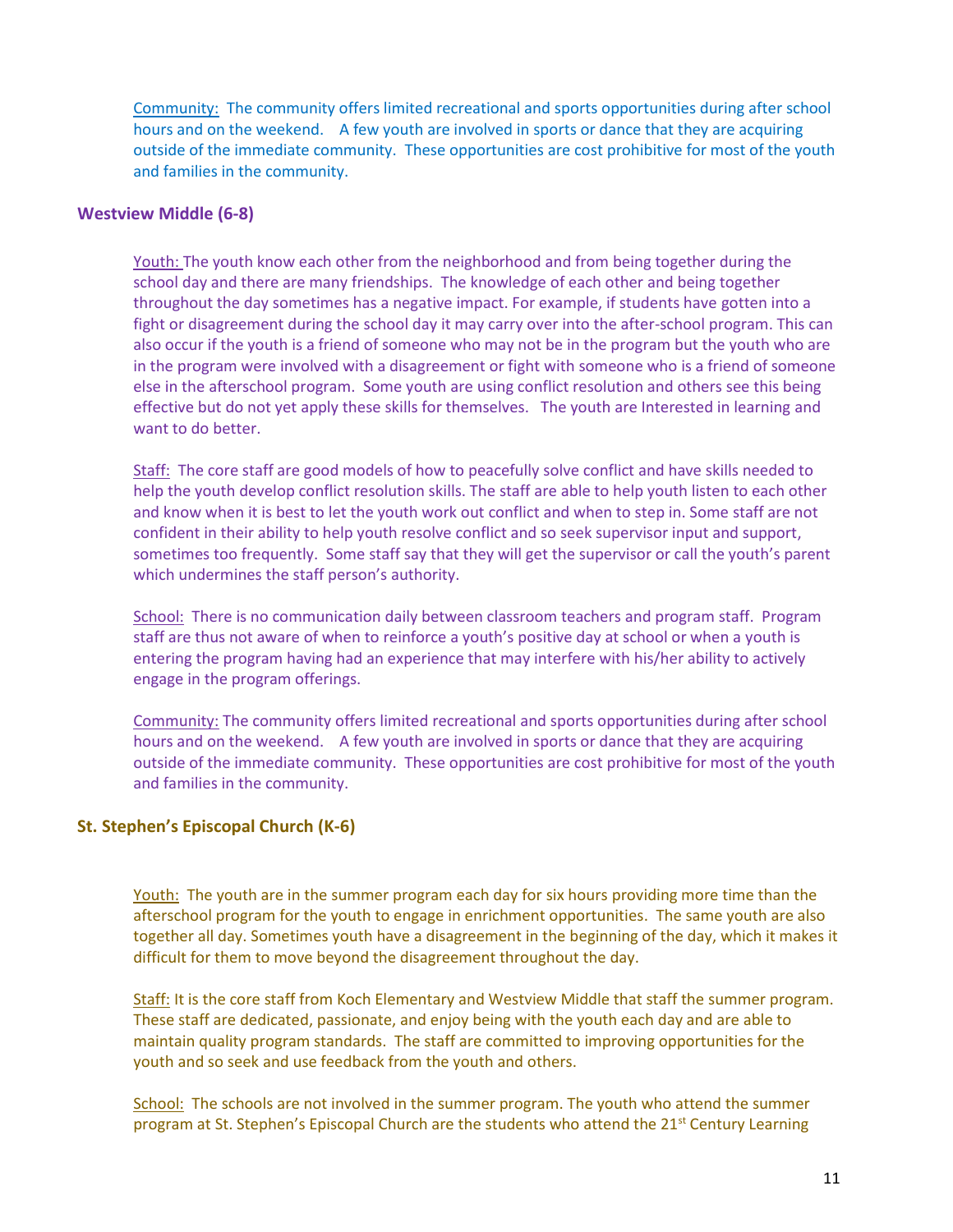Center programs at Koch Elementary and Westview Middle. The summer program provides the opportunity for youth to retain and expand on the learning that took place during the school year.

Community: Other churches in the neighborhoods surrounding St. Stephens Episcopal Church provide volunteers to the summer program to help with tutoring and field trips. The local YMCA provides swimming lessons at a reduced rate. St. Stephens Episcopal Church is located in a wealthier area of Ferguson than the neighborhoods in Ferguson where Koch Elementary and Westview Middle School are located. Because the church is located in Ferguson and members of mission trips that are housed at the churches in the community come to the program to tutor and volunteer on field trips, the youth are exposed to additional successful adults who have been able to move out of poverty conditions. St. Stephens is not in walking distance for the youth who attend the summer program so transportation is provided by First Transit services at a reduced rate.

#### 3) **Goal 3 – Youth Outcomes**

#### **Koch Elementary (K-5)**

Youth: The youth have a desire to improve their academic and behavioral skills which makes them want to earn academic, behavioral, and attendance points. Academic and behavioral skills and good attendance are necessary for continuing education and future successful work and career success. The youth take advantage of the program's incentive program to progress academically, get along with others, and be in attendance at the program each day. The youth want to earn the opportunity to work at the program's store. Working at the store provides the youth with the ability to develop work ethics, business skills, and to learn about career opportunities in retail and banking.

Staff: The core staff have the vision and skills to help youth learn about college and career opportunities. The staff help the youth connect the skills they learn in tutoring to skills needed in career choices. The staff are people who provide a model of being employed and being in school working toward their career goals. The staff bring in people from different careers and also show how careers can help solve problems. For example, employees from the St. Louis Water Division came to the program to help the youth understand what can be done to maintain and conserve water that is safe to drink and use. Volunteers from Boeing represent different career options and demonstrate the value of giving back. AmeriCorps Volunteers demonstrate how volunteering is a part of learning.

School: The school provides the space for the youth programming and for family members to participate in activities such as financial literacy. Two classroom teachers at Koch Elementary are robotics coaches for the robotics team.

Some parents take "after school" attendance away as a punishment if the student has gotten in trouble at home or school even if the student was not suspended. The program staff encourage families not to do this.

Community: Local businesses and organizations provide information and learning opportunities for the families of the youth involved in the program. The Regions bank provided a workshop on financial literacy. Legal services provided a workshop on legal rights. The families have expressed an interest in home ownership and Habitat for Humanity will be providing a future workshop. A representative from the Science Center and a student and a parent from the community are representatives on the Program's Advisory Council.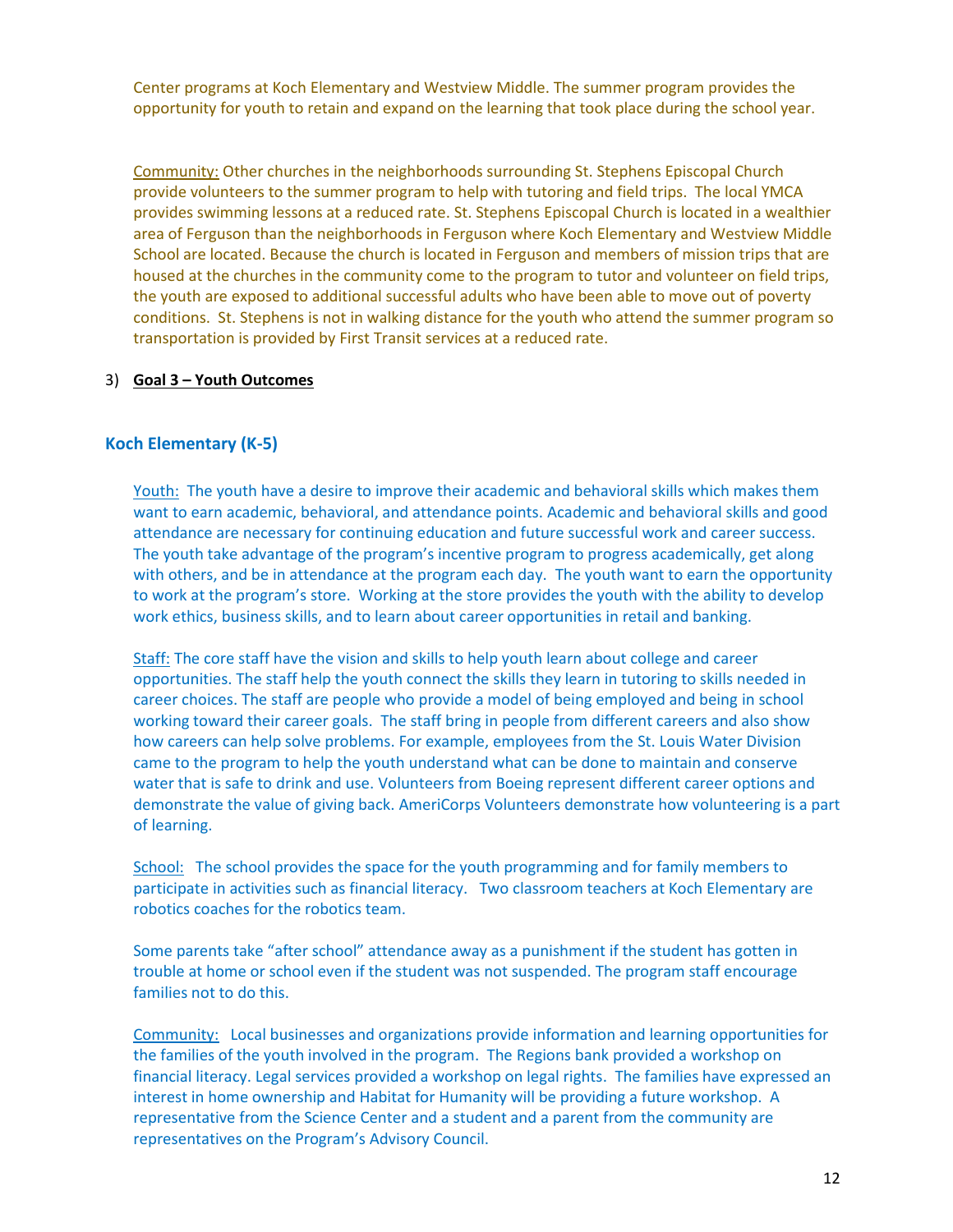#### **Westview Middle (6-8)**

Youth: The youth have a desire to improve their academic and behavioral skills which makes them want to earn academic, behavioral, and attendance points. Academic and behavioral skills and good attendance are necessary for continuing education and future successful work and career success. The youth take advantage of the program's incentive program to progress academically, get along with others, and be in attendance at the program each day. The youth want to earn the opportunity to work at the program's store. Working at the store provides the youth with the ability to develop work ethics, business skills, and to learn about career opportunities in retail and banking.

Staff: The core staff have the vision and skills to help youth learn about college and career opportunities. The staff help the youth connect the skills they learn in tutoring to skills needed in career choices. The staff are people who provide a model of being employed and being in school working toward their career goals. The staff bring in people from different careers and also show how careers can help solve problems. For example, employees from the St. Louis Water Division came to the program to help the youth understand what can be done to maintain and conserve water that is safe to drink and use. Volunteers from Boeing represent different career options and demonstrate the value of giving back. AmeriCorps Volunteers demonstrate how volunteering is a part of learning.

School: The school provides the space for the youth programming and for family members to participate in activities such as financial literacy. One classroom teacher at Westview Middle School is a robotics coach for the robotics team. The school's Assistant Principal and a classroom teacher serve on the program's Advisory Council.

The School/District policy for out of school suspension limits students' ability to be in attendance at school and at the afterschool program. The out of school suspensions take away the youth's learning opportunities at school. Some parents take "after school" attendance away as a punishment if the student has gotten in trouble at home or school even if the student was not suspended.

Community: Local businesses and organizations provide information and learning opportunities for the families of the youth involved in the program. The Regions bank provided a workshop on financial literacy. Legal services provided a workshop on legal rights. The families have expressed an interest in home ownership and Habitat for Humanity will be providing a future workshop. A representative from the Science Center and a student and a parent from the community are representatives on the Program's Advisory Council.

#### **St. Stephen's Episcopal Church (K-6) - This is the first summer of offering this program as a part of**

**the 21st Century Learning Center.** (The SoulFisher Ministries has provided a summer program in the past

and will build upon this program as it is now a part of the  $21<sup>st</sup>$  Century Learning Center.)

Youth: The youth who will be attending the summer program at St. Stephen's Episcopal Church are the students who attended the  $21^{st}$  Century Learning Center programs at Koch Elementary and Westview Middle. There are more youth that apply for the summer program than the summer program is able to accept. The youth live in families that have limited incomes and youth are impacted by poverty. Some youth are homeless or have experienced homelessness, have been in or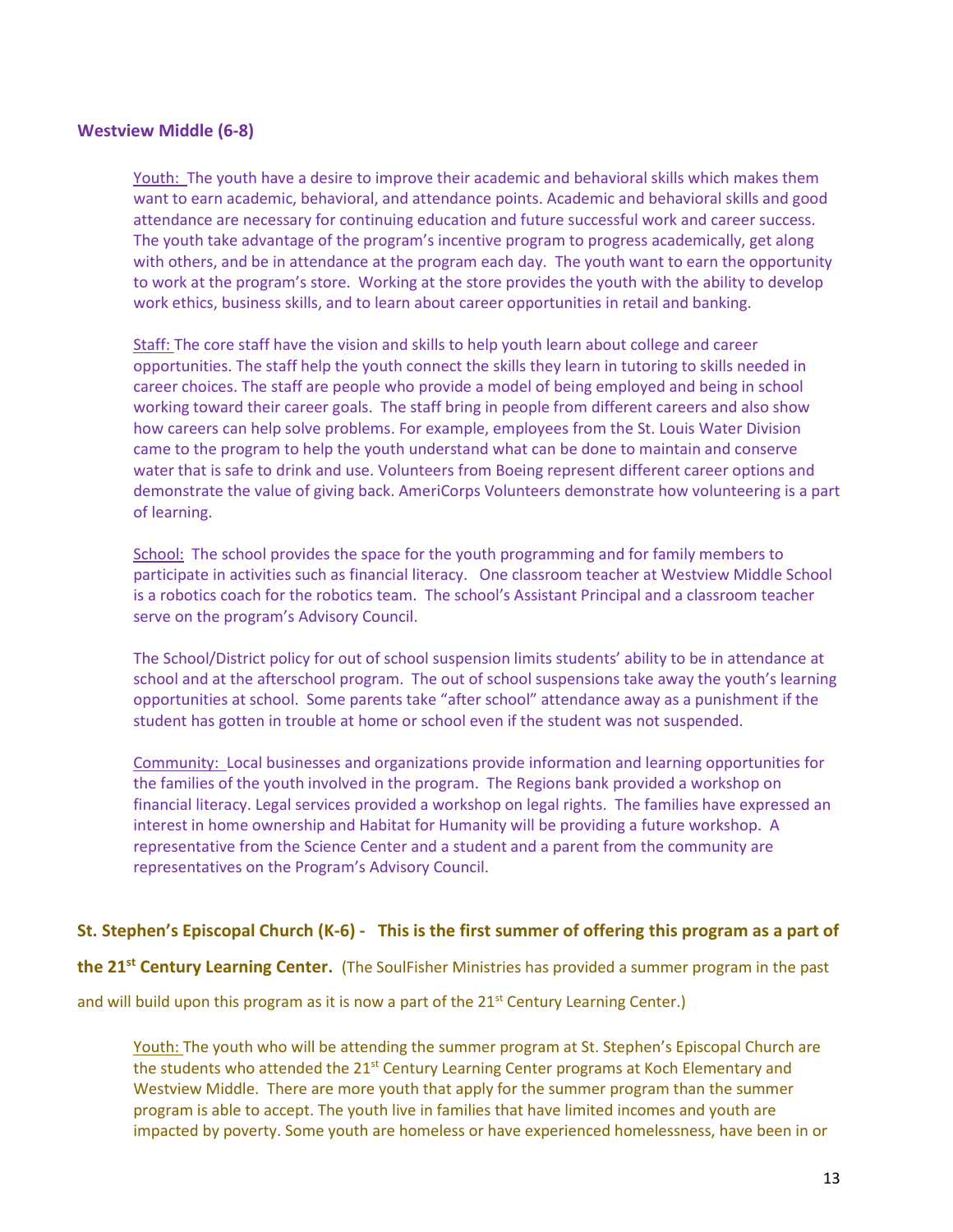are in foster care, have a parent who is incarcerated or has been incarcerated, and/or experienced past trouble at school.

Despite of the environmental challenges faced by the youth and their families, the families support their youth by enrolling them in the summer program, participating in events, and helping assure their children attend the program each day. The youth are interested in the tutoring services, the afternoon enrichment opportunities, and especially in going on the Friday field trips.

Staff: It is the core staff from Koch Elementary and Westview Middle that staff the summer program. These staff are dedicated, passionate, and enjoy being with the youth each day. The staff help the youth make connections between summer program activities, continuing education, and future careers.

School: The school is not involved in the summer program. The youth who attend the summer program at St. Stephen's Episcopal Church are the students who attend the  $21^{st}$  Century Learning Center programs at Koch Elementary and Westview Middle. The summer program provides the opportunity for youth to retain and expand on the learning that took place during the school year.

Community: St. Stephens Episcopal Church is located in a wealthier area of Ferguson than the neighborhoods in Ferguson where Koch Elementary and Westview Middle School are located. Because the church is located in Ferguson and members of churches in the community come to the program to tutor and volunteer on field trips, the youth are exposed to additional successful adults who have been able to move out of poverty conditions. These volunteers can inform the youth of college choices and future career paths as well as in the future help the youth make connections with others who can support them in becoming successful contributing members in their communities. These volunteers may also be able to help family members make employment connections. There are plans for Habitat for Humanity to provide information to families on home ownership.

## **Section 4 – Review of Progress on Previously Selected Objectives**

1) Which item(s) was selected from last year's External Evaluation to be worked on this year?

| $-$ 1.5 | $-1.4$      | $-^{1.3}$   | $-$ 1.2 | $-1.1$ |
|---------|-------------|-------------|---------|--------|
|         | $-{}^{2.4}$ | $-{}^{2.3}$ | $-$ 2.2 | $-2.1$ |
| $-$ 3.5 | $-$ 3.4     | $-$ 3.3     | $-$ 3.2 | $-3.1$ |

**\_X\_ Not applicable for new Cohort 10 that did not previously use the Guided Reflection process.**

2) How has the program used the previous years' External Evaluation to improve and refine the afterschool program? What changes did the program try to make in order to make progress on the selected objective(s)? Please give specific examples.

**\_X\_ Not applicable for new Cohort 10 that did not previously use the Guided Reflection process**.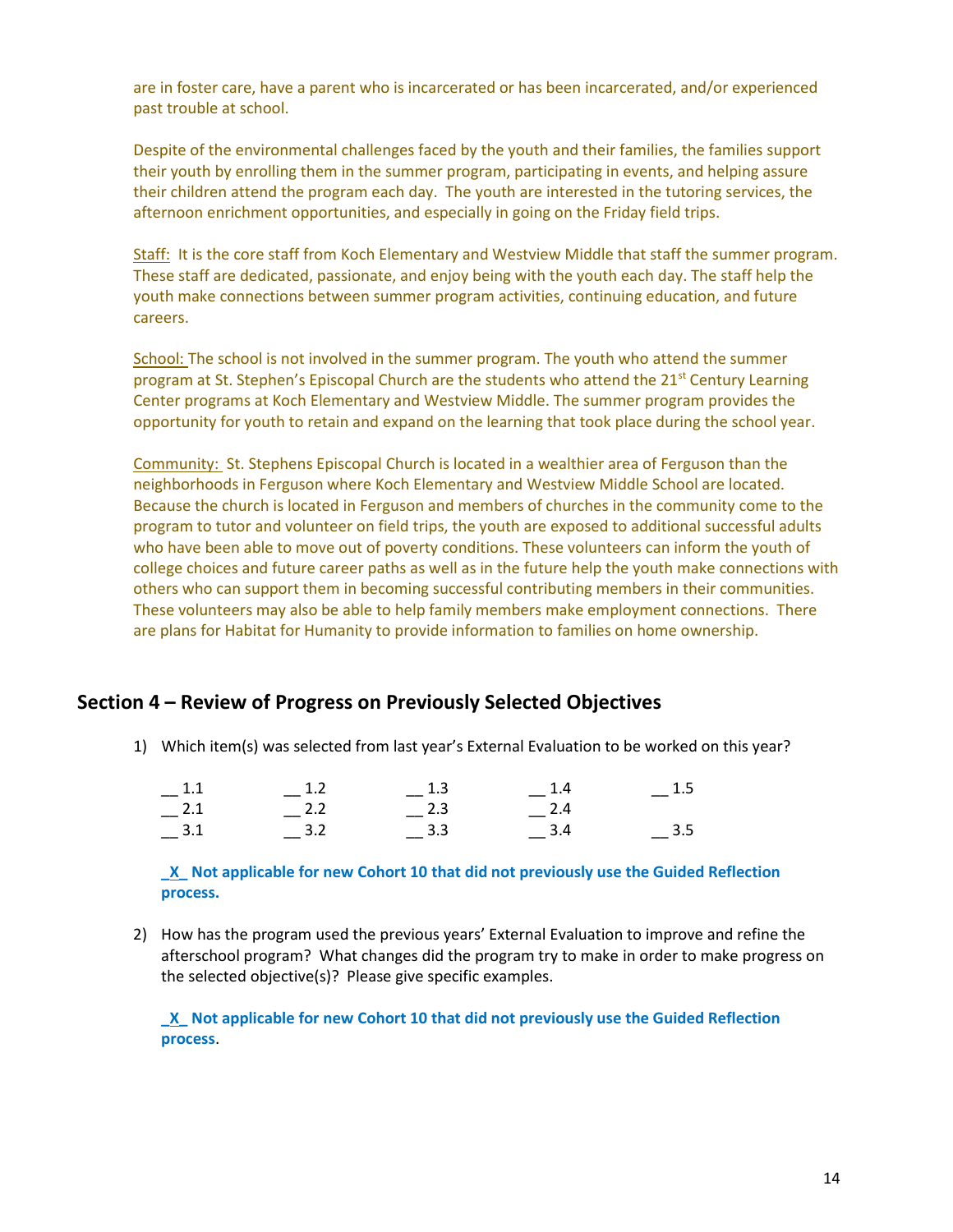# *Part B: Data Charts* **Section 5 – Review of Data Reports**

1) 2017-2018 Objective Results

| Objective        | Status: Met    | If Not Met, which site(s) | Data (for all sites). If missing data, please provide the reason why.                                                                  |
|------------------|----------------|---------------------------|----------------------------------------------------------------------------------------------------------------------------------------|
|                  | or Not Met     |                           |                                                                                                                                        |
|                  | (at all sites) |                           |                                                                                                                                        |
| $1.1 - Reading$  | Met            |                           | 71% of the youth at Koch Elementary maintained or increased their grades in reading/communication arts                                 |
| Grades           |                |                           | 56.9% of the youth at Westview Middle maintained or increased their grades in reading/communication arts                               |
| $1.2 - Math$     | Met            |                           | 51.6% of the youth at Koch Elementary maintained or increased their grades in math                                                     |
| Grades           |                |                           | 64.7% of the youth at Westview Middle maintained or increased their grades in math                                                     |
| $1.3 - Science$  | Met            |                           | 72.1% of the youth at Koch Elementary maintained or increased their grades in science                                                  |
| Grades           |                |                           | 64.7% of the youth at Westview Middle maintained or increased their grades in science                                                  |
| $1.4 - Reading$  | Not Met        | <b>Westview Middle</b>    | 75.9% of youth at Koch Elementary reported a medium to high level of reading efficacy                                                  |
| Efficacy         |                |                           | 44.0% of youth at Westview Middle reported a medium to high level of reading efficacy                                                  |
| $1.5 - Math$     | Not Met        | <b>Westview Middle</b>    | 79.6% of youth at Koch Elementary reported a medium to high level of math efficacy                                                     |
| Efficacy         |                |                           | 64.0% of youth at Westview Middle reported a medium to high level of math efficacy                                                     |
| $1.6 - Science$  | Not Met        | Koch Elementary           | 40.9% of youth at Koch Elementary reported a medium to high level of science efficacy                                                  |
| Efficacy         |                | <b>Westview Middle</b>    | 40.0% of youth at Westview Middle reported a medium to high level of science efficacy                                                  |
| $2.1 - PQA$      | Met            |                           | Overall PQA for Koch Elementary 3.66                                                                                                   |
|                  |                |                           | Overall PQA for Westview Middle 3.40                                                                                                   |
|                  |                |                           | An overall score for the summer program held at St. Stephen's Episcopal Church was not provided but the scores for each section of     |
|                  |                |                           | the PQA show that this site met the PQA objective of a 2.9 or better. The scores for this site are: Safe Environment: 4.56; Supportive |
|                  |                |                           | Environment: 4.24; Interaction: 3.94; Engagement: 4.00                                                                                 |
| $2.2 -$          | Met            |                           | Staffing Model for Koch Elementary 4.31                                                                                                |
| Organizational   |                |                           | Continuous Improvement for Koch Elementary 3.36                                                                                        |
| Context          |                |                           | Staffing Model for Westview Middle 4.48                                                                                                |
|                  |                |                           | Continuous Improvement for Koch Elementary 2.98                                                                                        |
| $2.3 -$          | Met            |                           | Academic Press for Koch Elementary 3.10                                                                                                |
| Instructional    |                |                           | Engaging Instruction for Koch Elementary 3.84                                                                                          |
| Context          |                |                           | Academic Press for Westview Middle 2.89                                                                                                |
|                  |                |                           | Engaging Instruction for Westview Middle 3.28                                                                                          |
| 2.4 - External   | Met            |                           | Family Communication for Koch Elementary 3.88                                                                                          |
| Relationships    |                |                           | School Alignment for Koch Elementary 3.94                                                                                              |
|                  |                |                           | Family Communication for Westview Middle 2.63                                                                                          |
|                  |                |                           | School Alignment for Westview Middle 3.93                                                                                              |
| $3.1 -$ School   | <b>Not</b>     |                           |                                                                                                                                        |
| Day              | Applicable     |                           |                                                                                                                                        |
| Attendance       |                |                           |                                                                                                                                        |
| 3.2 - Program    | Not Met        | <b>Westview Middle</b>    | 59.7% of the youth at Koch Elementary met the Attendance objective.                                                                    |
| Attendance       |                |                           | 30.5% of the youth at Westview Middle met the Attendance objective.                                                                    |
| $3.3 -$ Behavior | <b>Not</b>     |                           |                                                                                                                                        |
|                  | Applicable     |                           |                                                                                                                                        |
| 3.4 - Personal   | Not Met        | <b>Westview Middle</b>    | 79.6% of the youth at Koch indicate a medium to high level of personal and social skills                                               |
| and Social       |                |                           | 40.0% of the youth at Westview Middle indicate a medium to high level of personal and social skills                                    |
| Skills           |                |                           |                                                                                                                                        |
| $3.5 -$          | Not Met        | <b>Westview Middle</b>    | 90.7% of the youth at Koch indicate a medium to high level of commitment to learning                                                   |
| Commitment       |                |                           | 40.0% of the youth at Westview Middle indicate a medium to high level of commitment to learning                                        |
| to Learning      |                |                           |                                                                                                                                        |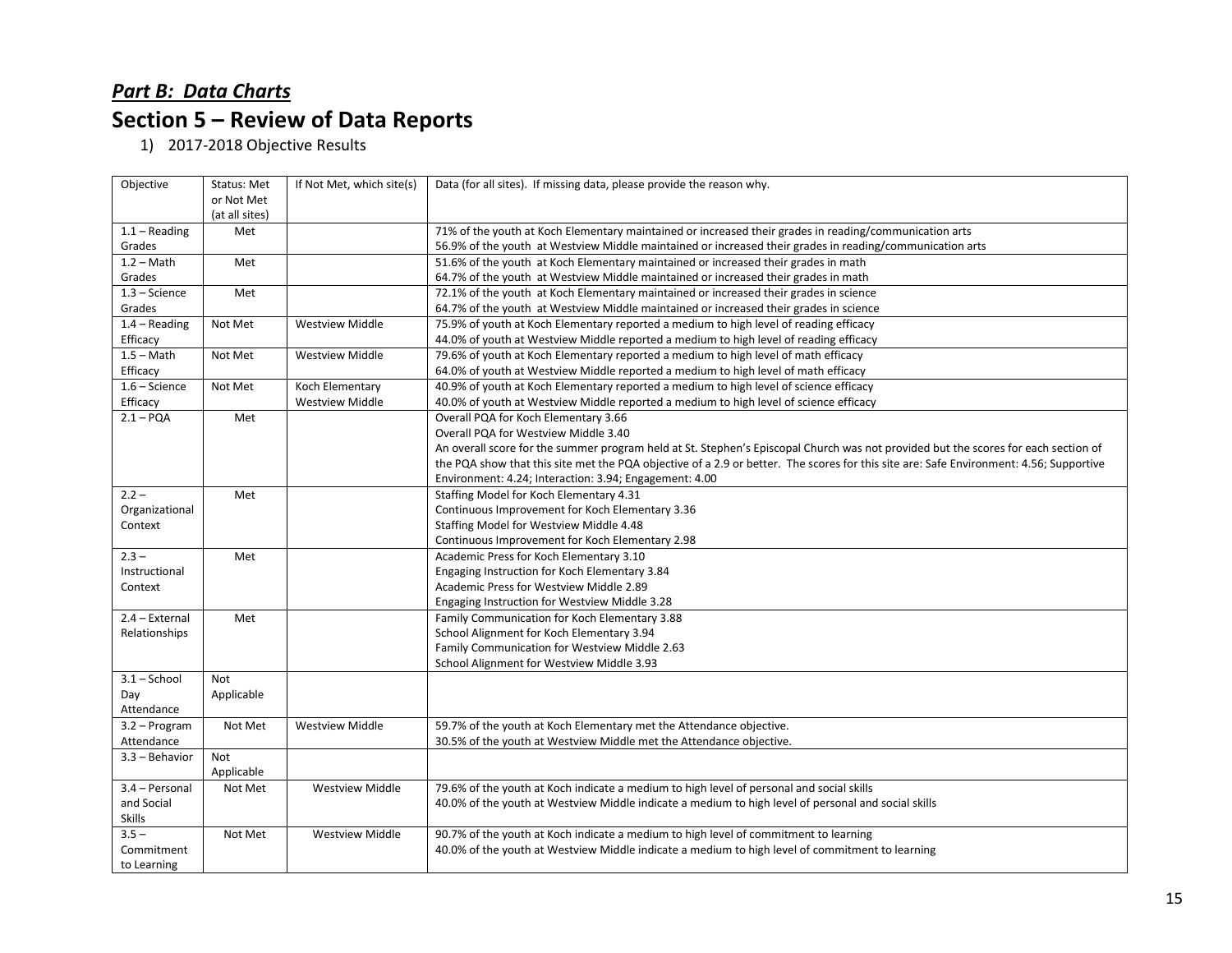# 2) Longitudinal Data

| Objective        | Year 1    | Sites Not Met          | Year  | Sites Not Met | Year 3 | Sites Not Met | Year 4 | <b>Sites Not Met</b> | Year 5 | Sites Not Met | Comments                  |
|------------------|-----------|------------------------|-------|---------------|--------|---------------|--------|----------------------|--------|---------------|---------------------------|
|                  | $-M/N$    |                        | $2 -$ |               | $-M/N$ |               | $-M/N$ |                      | $-M/N$ |               |                           |
|                  |           |                        | M/N   |               |        |               |        |                      |        |               |                           |
| $1.1 - Reading$  | M         |                        |       |               |        |               |        |                      |        |               | 71% at Koch Elementary    |
| Grades           |           |                        |       |               |        |               |        |                      |        |               | 56.9% Westview Middle     |
| $1.2 - Math$     | M         |                        |       |               |        |               |        |                      |        |               | 51.6% at Koch Elementary  |
| Grades           |           |                        |       |               |        |               |        |                      |        |               | 64.7% Westview Middle     |
| $1.3 - Science$  | M         |                        |       |               |        |               |        |                      |        |               | 72.1% at Koch Elementary  |
| Grades           |           |                        |       |               |        |               |        |                      |        |               | 64.7% Westview Middle     |
| $1.4 - Reading$  | N         | <b>Westview Middle</b> |       |               |        |               |        |                      |        |               | 75.9% at Koch Elementary  |
| Efficacy         |           |                        |       |               |        |               |        |                      |        |               | 44.0% Westview Middle     |
| $1.5 - Math$     | N         | <b>Westview Middle</b> |       |               |        |               |        |                      |        |               | 79.6% at Koch Elementary  |
| Efficacy         |           |                        |       |               |        |               |        |                      |        |               | 64.0% Westview Middle     |
| $1.6 - Science$  | N         | Koch Elementary        |       |               |        |               |        |                      |        |               | 40.9% at Koch Elementary  |
| Efficacy         |           | <b>Westview Middle</b> |       |               |        |               |        |                      |        |               | 40.0% Westview Middle     |
| $2.1 - PQA$      | M         |                        |       |               |        |               |        |                      |        |               | 3.66 at Koch Elementary   |
|                  |           |                        |       |               |        |               |        |                      |        |               | 3.40 at Westview Middle   |
| $2.2 -$          | M         |                        |       |               |        |               |        |                      |        |               | Staffing Model for Koch   |
| Organizational   |           |                        |       |               |        |               |        |                      |        |               | Elementary 4.31           |
| Context          |           |                        |       |               |        |               |        |                      |        |               | Continuous Improvement    |
|                  |           |                        |       |               |        |               |        |                      |        |               | for Koch Elementary 3.36  |
|                  |           |                        |       |               |        |               |        |                      |        |               | <b>Staffing Model for</b> |
|                  |           |                        |       |               |        |               |        |                      |        |               | Westview Middle 4.48      |
|                  |           |                        |       |               |        |               |        |                      |        |               | Continuous Improvement    |
|                  |           |                        |       |               |        |               |        |                      |        |               | for Koch Elementary 2.98  |
| $2.3 -$          | M         |                        |       |               |        |               |        |                      |        |               | Academic Press for Koch   |
| Instructional    |           |                        |       |               |        |               |        |                      |        |               | Elementary 3.10           |
| Context          |           |                        |       |               |        |               |        |                      |        |               | Engaging Instruction for  |
|                  |           |                        |       |               |        |               |        |                      |        |               | Koch Elementary 3.84      |
|                  |           |                        |       |               |        |               |        |                      |        |               | Academic Press for        |
|                  |           |                        |       |               |        |               |        |                      |        |               | Westview Middle 2.89      |
|                  |           |                        |       |               |        |               |        |                      |        |               | Engaging Instruction for  |
|                  |           |                        |       |               |        |               |        |                      |        |               | Westview Middle 3.28      |
| $2.4 - External$ | M         |                        |       |               |        |               |        |                      |        |               | Family Communication for  |
| Relationships    |           |                        |       |               |        |               |        |                      |        |               | Koch Elementary 3.88      |
|                  |           |                        |       |               |        |               |        |                      |        |               | School Alignment for Koch |
|                  |           |                        |       |               |        |               |        |                      |        |               | Elementary 3.94           |
|                  |           |                        |       |               |        |               |        |                      |        |               | Family Communication for  |
|                  |           |                        |       |               |        |               |        |                      |        |               | Westview Middle 2.63      |
|                  |           |                        |       |               |        |               |        |                      |        |               | School Alignment for      |
|                  |           |                        |       |               |        |               |        |                      |        |               | Westview Middle 3.93      |
| $3.1 -$ School   | <b>NA</b> |                        |       |               |        |               |        |                      |        |               |                           |
| Day              |           |                        |       |               |        |               |        |                      |        |               |                           |
| Attendance       |           |                        |       |               |        |               |        |                      |        |               |                           |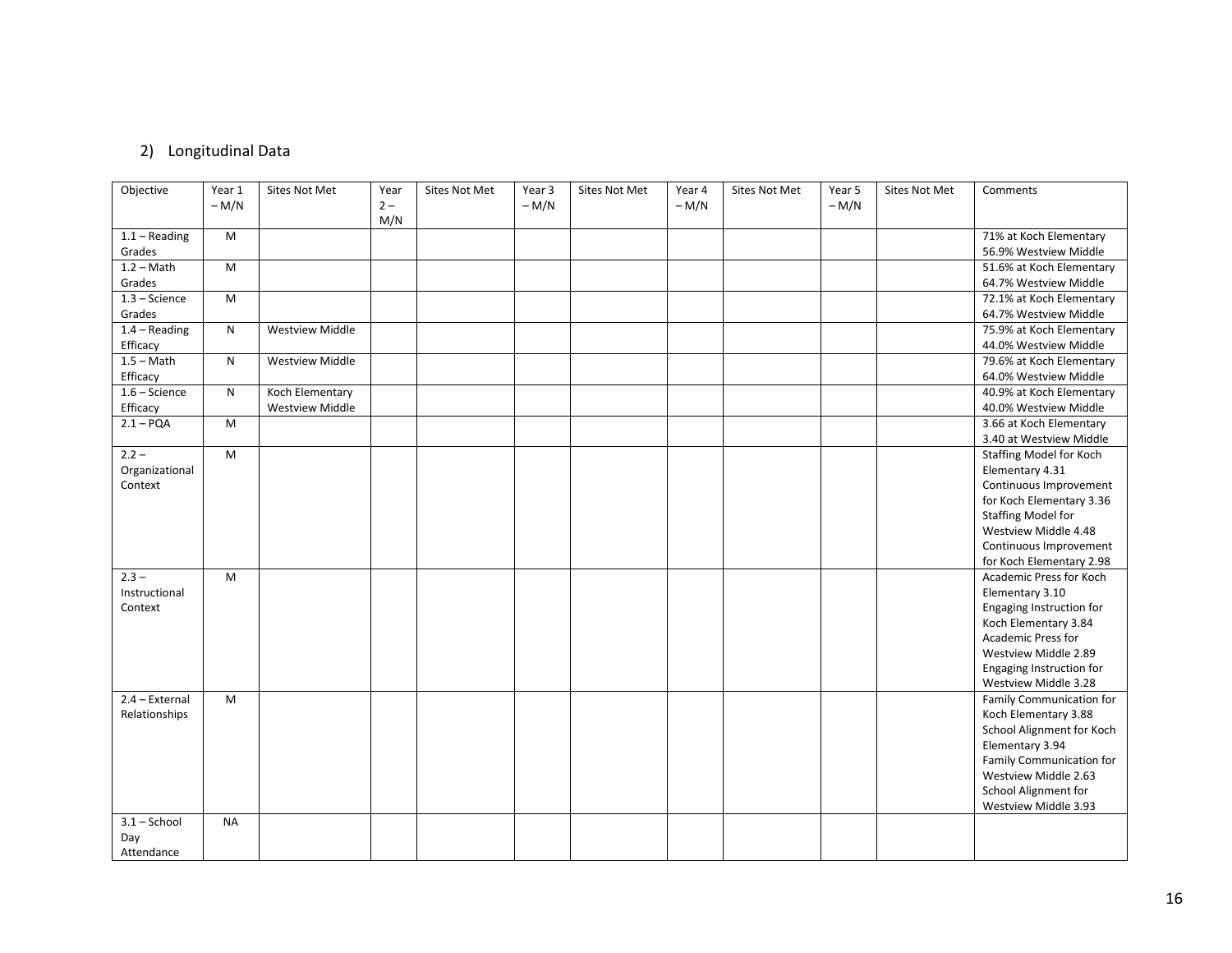| 3.2 – Program    | N.        | <b>Westview Middle</b> |  |  |  |  | 59.7% at Koch Elementary |
|------------------|-----------|------------------------|--|--|--|--|--------------------------|
| Attendance       |           |                        |  |  |  |  | 30.5% Westview Middle    |
| $3.3 -$ Behavior | <b>NA</b> |                        |  |  |  |  |                          |
| 3.4 - Personal   |           | Westview Middle        |  |  |  |  | 79.6% at Koch Elementary |
| and Social       | N         |                        |  |  |  |  | 40.0% Westview Middle    |
| Skills           |           |                        |  |  |  |  |                          |
| $3.5 -$          | N         | <b>Westview Middle</b> |  |  |  |  | 90.7% at Koch Elementary |
| Commitment       |           |                        |  |  |  |  | 40.0% Westview Middle    |
| to Learning      |           |                        |  |  |  |  |                          |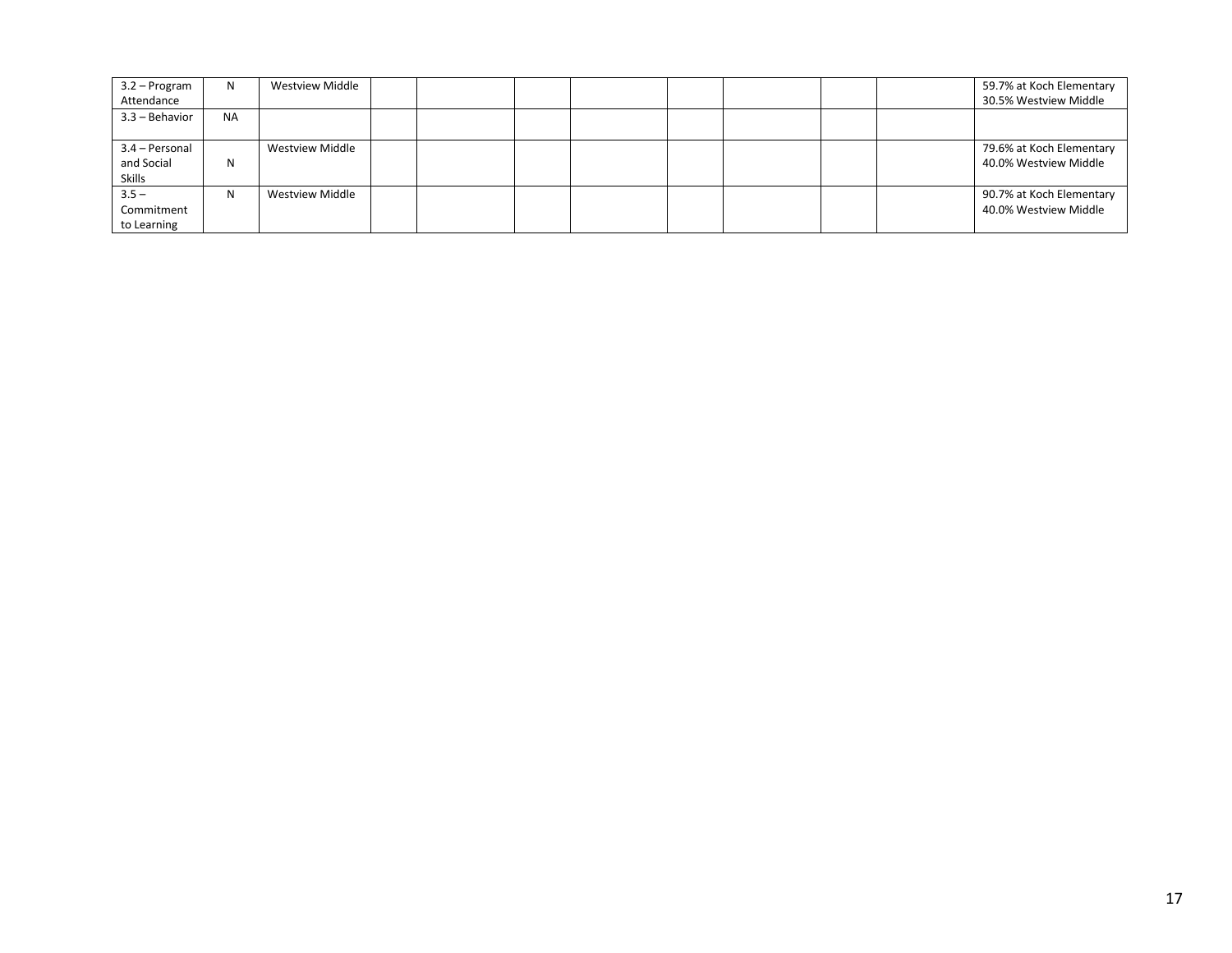# *Part C: Narrative Responses*

# **Section 6 – Status of Current Year's Objectives**

#### 1) **Goal 1 – Grades (1.1-1.3) and Self-efficacy (1.4-1.6)** –

Both Koch Elementary and Westview Middle School met the objective that 50% of the youth maintained and/or increased their grades in the reading, math, and science subject areas. Math had the lowest percentage (51.6%) of youth maintaining or increasing grades at Koch Elementary. Reading had the lowest percentage (56.9%) of the three subject areas at Westview Middle School.

Since the majority of the youth when entering the program test below expectations on the pre-test in Math, Reading, and English Language Arts, the program uses this baseline information to provide tutoring and ongoing assessment that determines when the youth is ready to move to the next level of instruction. This practice may have helped the majority of students at both sites.

It is recommended that the program look at the results for the youth who are not maintaining or increasing their grades in the reading/communication arts and math subject areas to review the tutoring and assessment results to see if these results are consistent with the grades the students are earning and determine what changes may be needed to help improve grade outcomes for these students.

There is a high degree of consistency between grades and student report of self efficacy at Koch Elementary in reading/communication arts but the grades and student report of self efficacy are inconsistent in math and science. In reading/communication arts 71% maintained or improved grades and 75.9% reported a medium to high interest in this area. In the area of math, 51.6% of the youth a Koch Elementary maintained or increased their grades in math and 79.6% of the youth reported on a survey a medium to high level of math efficacy. In the area of science 72.1% maintained or increased grades and 40.9% reported a medium to high interest in science.

It may be helpful to talk with youth further about the items that impact their self report in each of the subject areas. It may be helpful to look at the Common Core Science Standards for each grade level and talk with school teachers regarding where they see students may need a better understanding or practice of specific concepts. The robotics program and Bricks for Kidz program may be able to add items that would help strengthen knowledge and skills in the areas that are identified. The program staff could also work with the Science Center to bring specific activities designed to help build knowledge and skills in these identified areas.

The youth surveys from both Koch Elementary and Westview Middle indicate that the youth do not get home work done in the afterschool program ( 1 out of 5 at Koch, 1.36 out of 5 at Westview Middle) and that the staff do not understand or are not able to help them when they get stuck ( 1 out of 5 Koch Elementary, 1.24 out of 5 at Westview Middle). The reason for the youth answering these questions in this manner is because no homework is done during the afterschool program.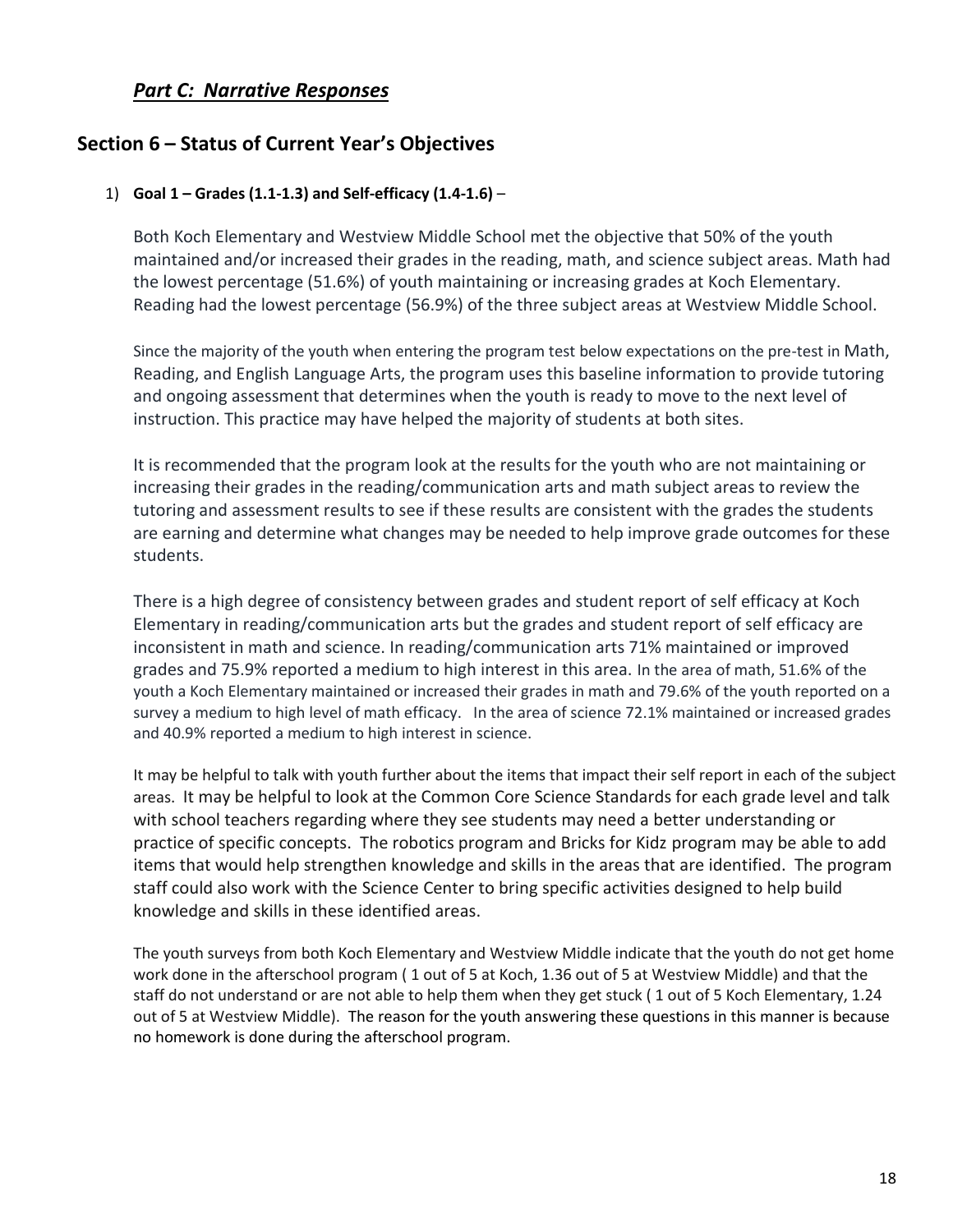#### **Koch Elementary (K-5)**

**Reading**: The grade reports and the self-efficacy survey data are consistent in the area of reading. 71% of the youth a Kock Elementary maintained or increased their grades in reading/communication arts and 75.9% of the youth reported on a survey a medium to high level of reading efficacy.

Since the majority of the youth when entering the program test below expectations on the pre-test in Math, Reading, and English Language Arts, the program uses this baseline information to provide tutoring and ongoing assessment that determines when the youth is ready to move to the next level of instruction. The scores stated above indicate that this has been an effective practice for the majority of the youth.

It is recommended that the program look at the results for the youth who are not maintaining or increasing their grades in reading/communication arts and review the tutoring and assessment results to see if these results are consistent with the grades the students are earning and determine what changes may be needed to help improve grade outcomes for these students.

**Math:** The grade reports and the self-efficacy survey data for Koch Elementary are inconsistent in the area of math. 51.6% of the youth a Koch Elementary maintained or increased their grades in math and 79.6% of the youth reported on a survey a medium to high level of math efficacy.

There were 54 youth who completed the survey and there were grades for 72 youth. It is possible that the youth who did better in math completed the majority of the surveys, but a further analysis of math ability and of grades should be completed to determine the reason(s) for only 51.6% of the youth maintaining or increasing their math grades.

A review of the results of the math tutoring program will help determine if the youth have acquired the skills needed to be at or above grade level math expectations and what changes can be made to help improve math grades.

**Science:** The grade reports and the self-efficacy survey data are inconsistent in the area of science. 72.1% of the youth a Koch Elementary maintained or increased their grades in science and 40.9% of the youth reported on a survey a medium to high level of science efficacy.

The program offered two robotics programs and used the Bricks for Kidz program concepts designed to teach the fundamentals of S.T.E. M. (science, technology, engineering, and mathematics). The Science Center also provided onsite activities that engaged the youth in hands on exploration, discovery, and learning. The program reports high interest and active involvement of youth in these program aspects. It is somewhat surprising that only 40.9% of the youth reported a medium to high level of science efficacy. It may be helpful to talk with youth further about the items that impact their self report of science efficacy to understand how the program can further support youth in this area.

It may also be helpful to look at the Common Core Science Standards for each grade level and talk with school teachers regarding where they see students may need a better understanding or practice of specific concepts. In the 2018-2019 program year Global Hack is being added in addition to Bricks for Kidz to further engage youth in gaining the skills and knowledge related to S.T.E.M.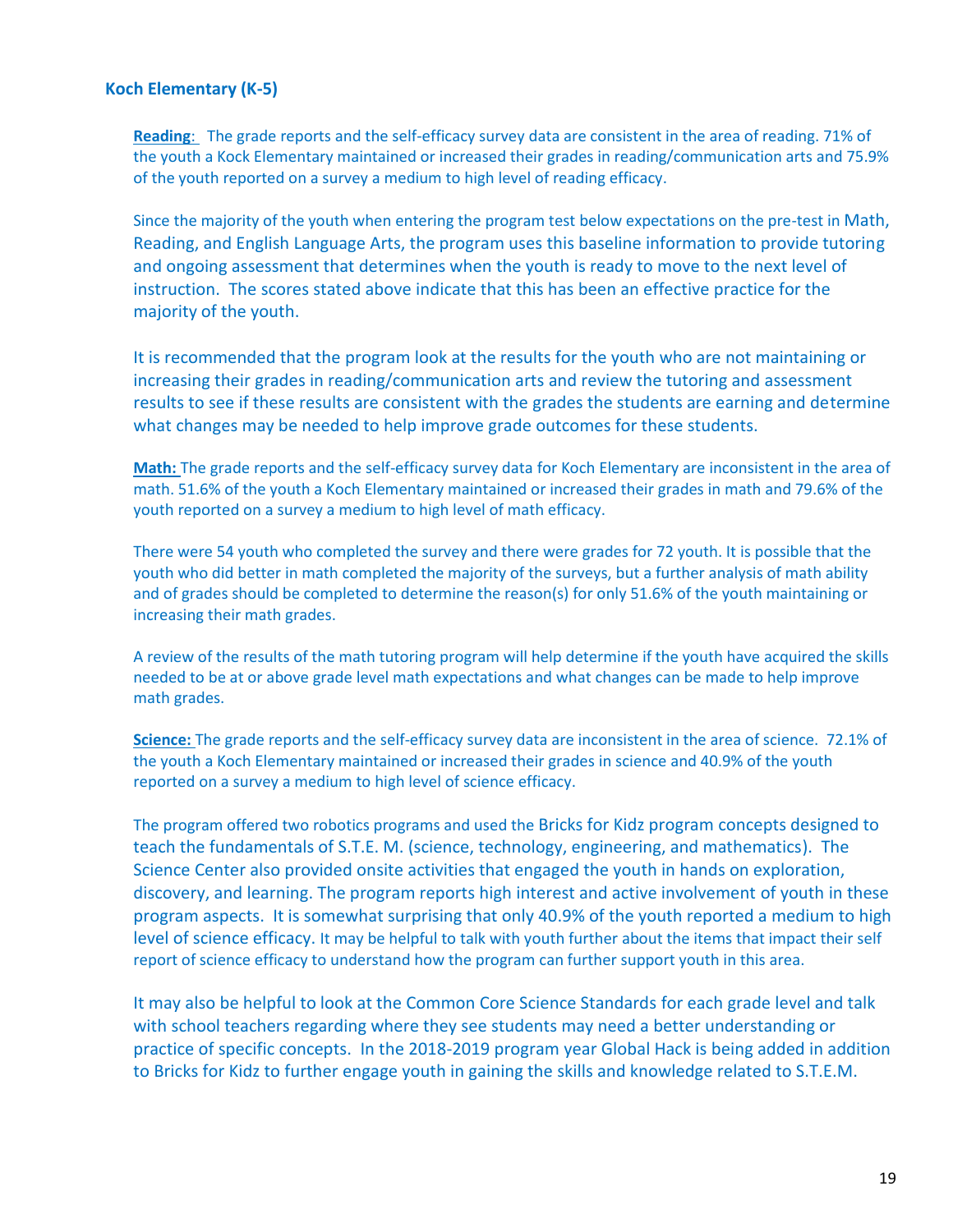The Bricks for Kidz program and the addition of Global Hack will add items that could help strengthen knowledge and skills in the areas that are identified by the youth and school teachers. The program staff could also work with the Science Center to bring specific activities designed to help build knowledge and skills in these identified areas.

#### **Westview Middle (6-8)**

**Reading**: There is some inconsistency in the grade scores and the self efficacy scores for the youth attending the Westview Middle School program. 56.9% of the youth at Westview Middle maintained or increased their grades in reading. 44% of the youth reported a medium to high level of reading efficacy. The survey results showed a 2.9 out of 5 in response to the statement, " I am interested in reading/language arts." It may be helpful to introduce reading based on the interests of the youth as a way of helping to improve youth interest in reading.

Since the majority of the youth when entering the program test below expectations on the pre-test in Reading and English Language Arts, the program uses this baseline information to provide tutoring and ongoing assessment that determines when the youth is ready to move to the next level of instruction. The scores stated above indicate that this may have been an effective practice for a little over 50% of the youth and that there is a need to come up with additional ways of promoting an interest in reading and the development of reading and English Language Art skills.

The program staff report that the youth show a high interest in reading during the program time and wonder if the wording of the question on the survey that says "reading/language arts" may be confusing as the youth may not know what "language arts" means.

It is also recommended that the program look at the results for the youth who are not maintaining or increasing their grades in reading/communication arts and review the tutoring and assessment results to see if these results are consistent with the grades the students are earning and determine what changes may be needed to help improve grade outcomes for these students.

**Math**: The grade reports and the self-efficacy survey data are consistent in the area of math. 64.7% of the youth at Westview Middle maintained or increased their grades in math and 64% of the youth reported a medium to high level of math efficacy.

A review of the results of the math tutoring program will help determine if the youth have acquired the skills needed to be at or above grade level math expectations and what changes can be made to help more students maintain and/or improve their math grades.

**Science:** The grade reports and the self-efficacy survey data are inconsistent in the area of science. 64.7% of the youth at Westview Middle maintained or increased their grades in science and 40% of the youth reported on a survey a medium to high level of science efficacy.

Like the Koch Elementary program, the Westview Middle School program offered two robotics programs and used the Bricks for Kidz program concepts designed to teach the fundamentals of S.T.E. M. (science, technology, engineering, and mathematics. The Science Center also provided onsite activities that engaged the youth in hands on exploration, discovery, and learning. The program reports high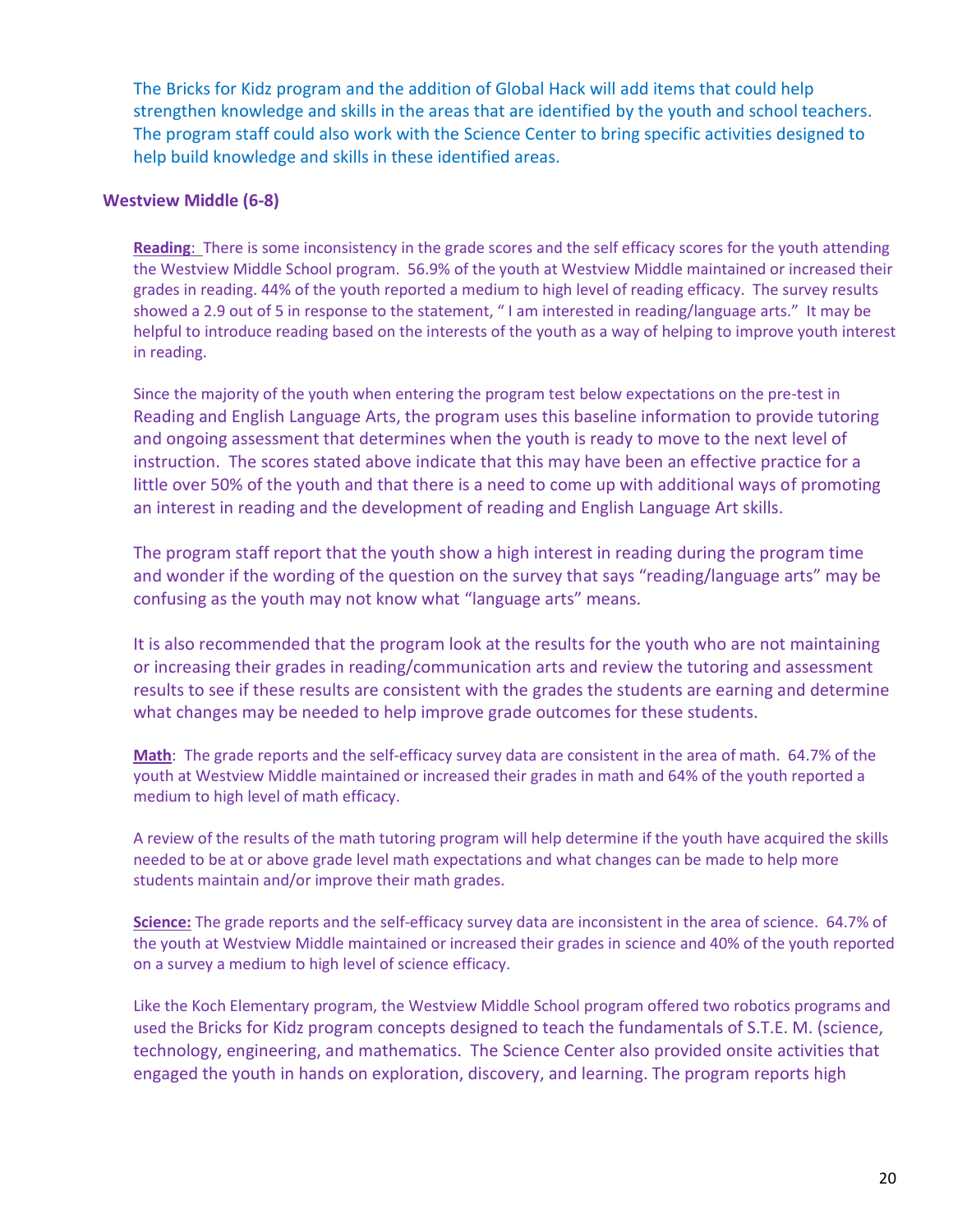interest and active involvement of youth in these program aspects. It is somewhat surprising that only 40% of the youth reported a medium to high level of science efficacy.

It may be helpful to talk with youth further about the items that impact their self report of science efficacy to understand how the program can further support youth in this area. It may be helpful to look at the Common Core Science Standards for each grade level and talk with school teachers regarding where they see students may need a better understanding or practice of specific concepts. The program staff could also work with the Science Center to bring specific activities designed to help build knowledge and skills in these identified areas.

In the 2018-2019 program year Bricks for Kidz is being replaced with Global Hack because middle school youth did not find the Bricks for Kidz interesting. The robotics program will not be provided in 2018-2019 because the grant ended at the end of the 2017-2018 program year.

### **St. Stephen's Episcopal Church (K-6): This is the first summer of offering this program as a part of the 21st Century Learning Center. The only data available for this program is the PQA.**

#### *Why is the program succeeding or struggling in a particular subject area? Why might some sites do better or worse than other sites in a particular domain or scale? (Answer based on the discussion at the second meeting.)*

The primary reason for the difference in scores between Koch Elementary and the Westview Middle School is attendance and parent involvement. The children at Koch Elementary attend every day and the families make sure the children are there. In the Westview Middle school some of the families allow the students to decide if they want to attend.

2) **Goal 2 – PQA (2.1)** – What trends can be seen across all sites? What are the strengths of the program? What may need to be improved across all sites at the program? What concerns/areas for improvement can be seen for only certain sites? How does the local context fit this data?

Overall each of the sites meets the objective of scoring at least an average 2.9 on the Program Assessment Tool. The area with the lowest score at Koch Elementary and Westview Middle School is the Engagement Area. The Koch Elementary school scored a 1 in the areas of School-age planning and Reflection. The Westview Middle School score a 1 in planning and reflection, a 2 in choice, and a 2.5 in connections. The lowest area score for the summer program held at the St. Stephen's Episcopal Church was in Interaction with a 2.33 in School-age leadership. The PQA for the Westview Middle School was the only external assessment that included STEM Skill Building. The item that received a 1 was Scientific Reasoning and the item that received a 2 was observation and measurement.

| Area             | Koch Elementary | <b>Westview Middle</b> | Summer Program          |
|------------------|-----------------|------------------------|-------------------------|
|                  | School          | School                 | St. Stephen's Episcopal |
|                  |                 |                        | Church                  |
| Overall Average  | 3.66            | 3.40                   | Not Available           |
| Safe Environment | 4.19            | 4.64                   | 4.56                    |
| Supportive       | 4.57            | 4.02                   | 4.24                    |
| Environment      |                 |                        |                         |
| Interaction      | 3.11            | 3.33                   | 3.94                    |
| Engagement       | 2.75            | 1.65                   | 4.00                    |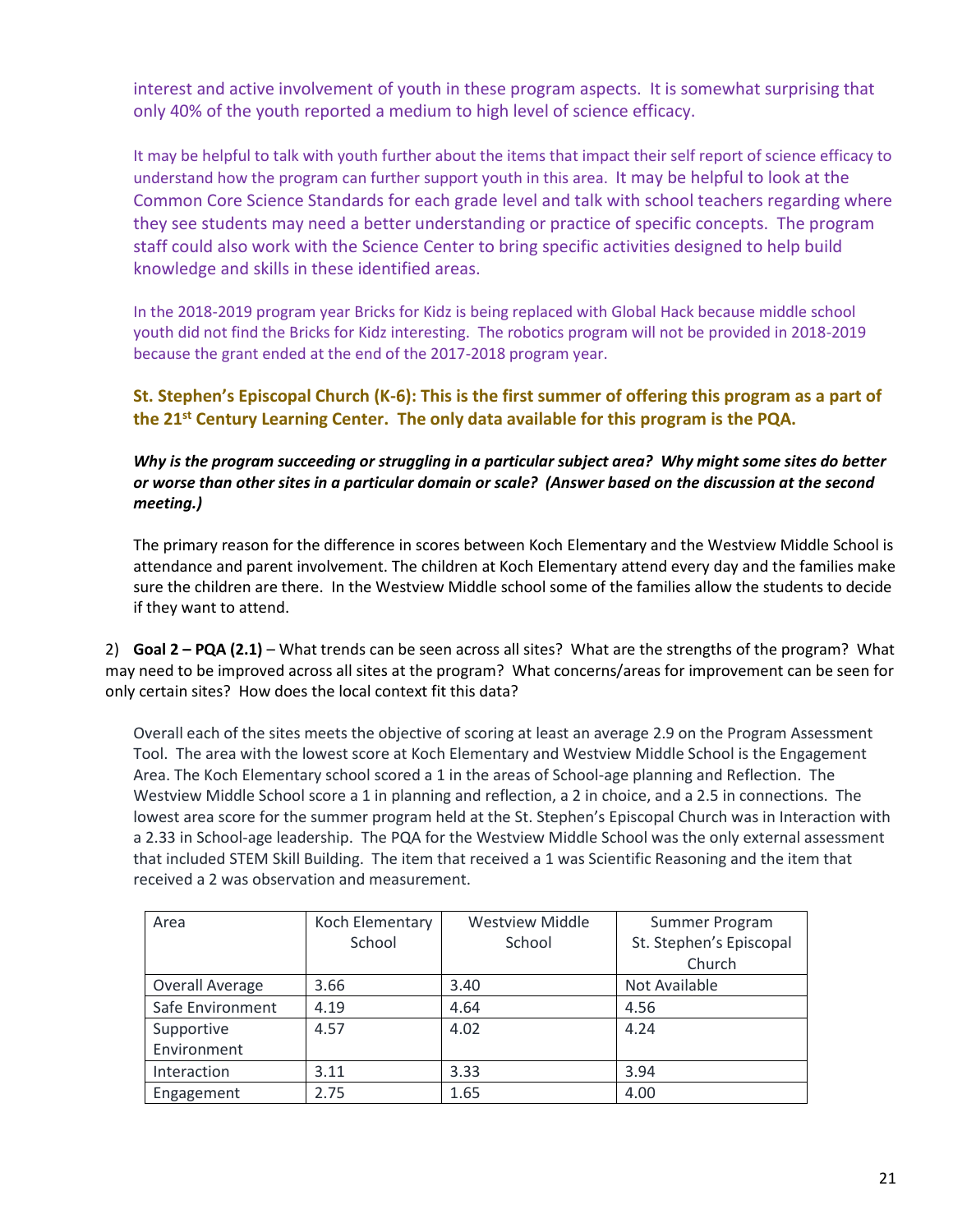| <b>Stem Skill Building</b> | <b>NA</b> | า 1 7     | <b>NA</b> |
|----------------------------|-----------|-----------|-----------|
| Extended                   | 3.44      | <b>NA</b> | <b>NA</b> |
| Observation                |           |           |           |

### *Why is the program succeeding or struggling in a particular domains or scales? Why might some sites do better or worse than other sites in a particular domain or scale? (Answer based on the discussion at the second meeting.)*

During the 2017-2018 program year the youth at Koch and the Westview Middle School did not have much opportunity for planning or reflection. This was the first year of the program and staff were new to the PQA and their focus was on improving student knowledge and skills. The Program Director is a trainer in Youth Work Methods and in the future will provide professional development in this area to all staff. During the 2018-2019 program year, the youth will be involved in making choices based on the daily lesson plan and reflection will be integrated in to the activities.

All but the area of Interaction at the St. Stephen's Episcopal Church scored a 4.0 or better. The 3.94 Interaction score was lower because of the 2.33 score in School-age leadership. The program reported that some of the youth who attend are Junior Leaders and thus are actively involved on a daily basis in youth leadership. The observer may not have been aware that these youth were a part of the program.

#### 3) **Goal 2 – Leading Indicators – 2.2 Organizational Context (Staffing Model and Continuous Improvement)** –

The survey data and local context interview indicated that staff are supported by the administration and experience job satisfaction. The statement that received a 3 out of 5 was "Staff stay at our program for a long time." Although staff turnover is always challenging, from the local context interview, the staff who leave are those that decide they are not well suited to work with the youth or they need to leave because they are college students and graduate or their school schedule does not allow them to work during the after-school program.

Both sites scored less than a 3 on the Continuous Quality Improvement scale. The scores in response to "Are you currently using the Youth Program Quality Assessment (YPQA) from the Weikart Center as a quality assessment tool at your site?" were 2.09 for Koch Elementary and 2.33 for Westview Middle School. This was the first year of the program and the sites now have a PQA to use in their future planning.

#### **Koch Elementary (K-5)**

 Staffing Model Capacity Scale: 4.5 out of 5 Staffing Model Job Satisfaction Scale: 4.13 out of 5

 Continuous Improvement Continuous Quality Improvement Scale 2.81 (no=1, yes-5) Horizontal Communication Scale 3.36 out of 5 Vertical Communication Scale 3.91 out of 5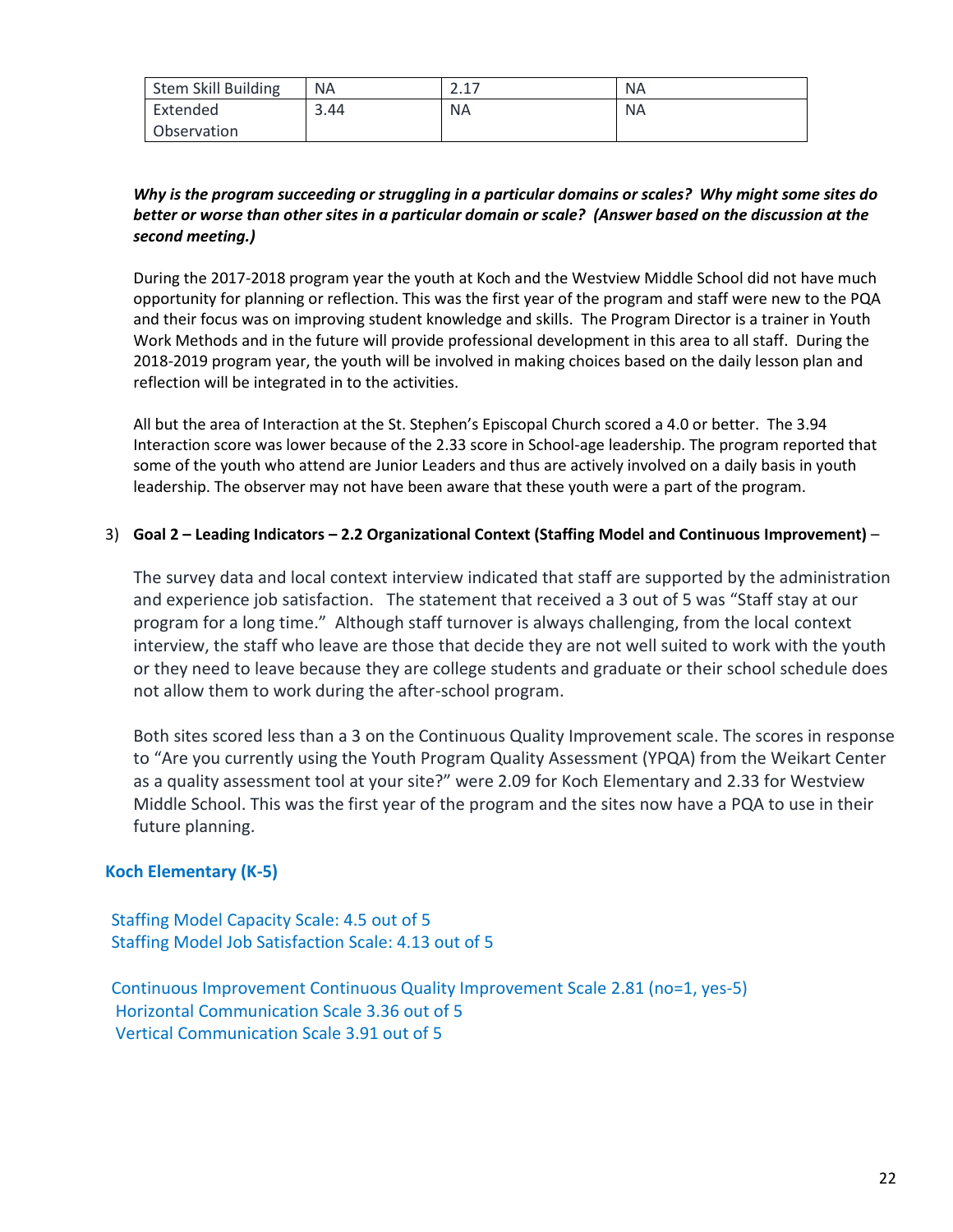### **Westview Middle (6-8)**

 Staffing Model Capacity Scale: 4.67 out of 5 Staffing Model Job Satisfaction Scale: 4.29 out of 5

 Continuous Improvement Continuous Quality Improvement Scale 2.45 (no=1, yes-5) Horizontal Communication Scale 2.93 out of 5 Vertical Communication Scale 3.57 out of 5

## **St. Stephen's Episcopal Church (K-6) This is the first summer of offering this program as a part of the 21st Century Learning Center. The only data available for this program is the PQA.**

#### *Why is the program succeeding or struggling with staffing and continuous improvement? (Answer based on the discussion at the second meeting.)*

The program is succeeding in this area because the staff are committed to the agency's mission, committed to supporting student success, and enjoy working with youth. Most staff have education in this area or are currently in school pursuing a degree in this area.

#### 4) **Goal 2 – Leading Indicators – 2.3 Instructional Context (Academic Press and Engaging Instruction)** –

The youth and the staff are in agreement regarding homework. The youth surveys from both Koch Elementary and Westview Middle indicate that the youth do not get home work done in the afterschool program (1 out of 5 at Koch, 1.36 out of 5 at Westview Middle) and that the staff do not understand or are not able to help them when they get stuck (1 out of 5 Koch Elementary, 1.24 out of 5 at Westview Middle). The program does not provide assistance with homework.

#### **Koch Elementary (K-5)**

Academic Press Academic Planning Scale: 3.86 out of 5 Academic Press Homework Completion Scale: 2.33 out of 5

Engaging Instruction Youth Engagement and Belonging Scale: 4.81 out of 5 Engaging Instruction Youth Growth and Mastery Skills Scale: 3.25 out of 5 Engaging Instruction Instructional Quality Scale: 3.48 out of 5

- From the youth survey consideration may be given to the following statement as way of improving the program.
	- o "I get to help pick the activities at the program." 1.48 out of 5

#### **Westview Middle (6-8)**

Academic Press Academic Planning Scale: 3.73 out of 5 Academic Press Homework Completion Scale: 2.05 out of 5

Engaging Instruction Youth Engagement and Belonging Scale: 3.23 out of 5 Engaging Instruction Youth Growth and Mastery Skills Scale: 3.62 out of 5 Engaging Instruction Instructional Quality Scale: 2.99 out of 5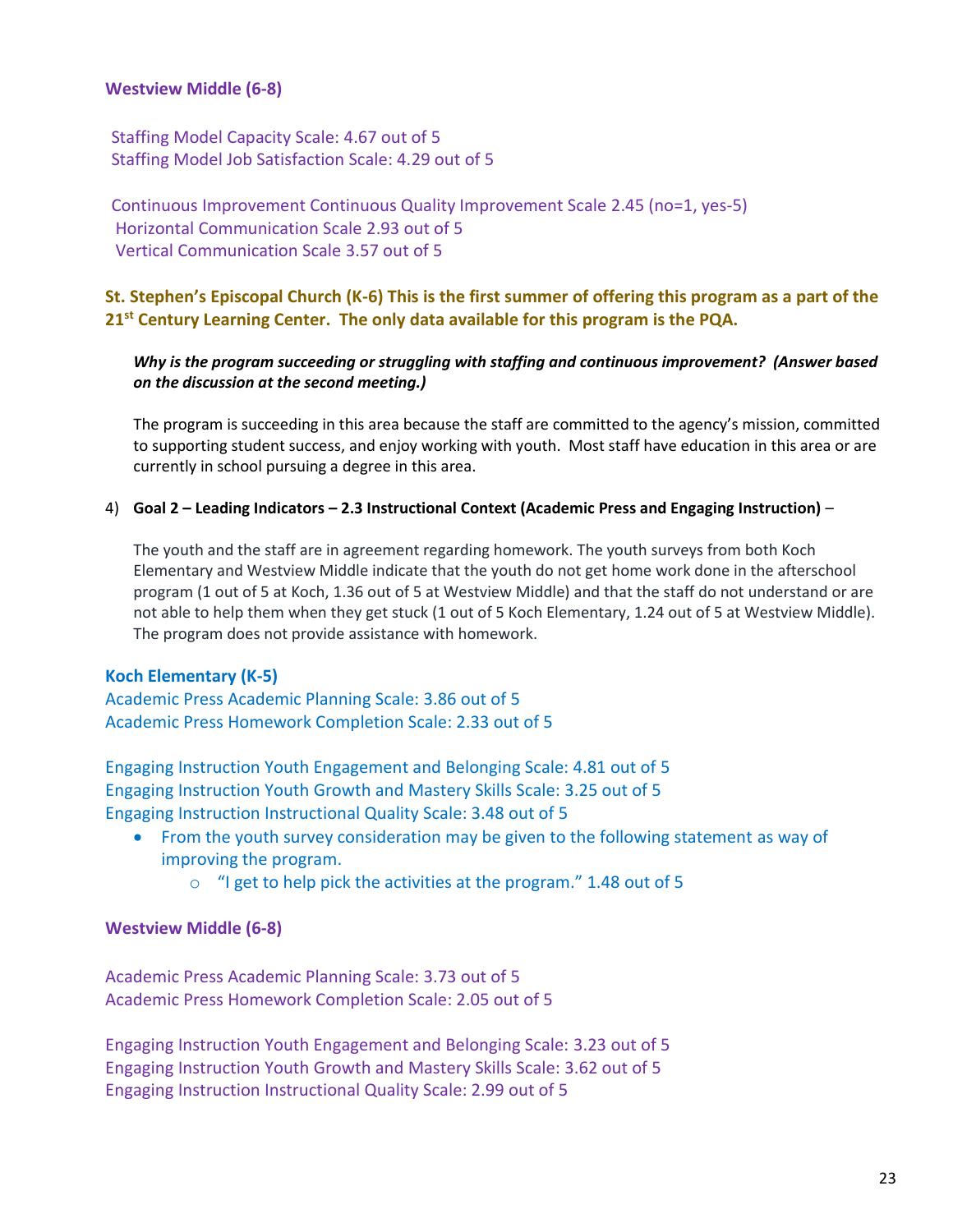- From the youth survey consideration may be given to the following two statements as ways of improving the program.
	- "I get to help pick the activities at the program." 1.76 out of 5
	- "I get to help others." 2.60 out of 5

## **St. Stephen's Episcopal Church (K-6) This is the first summer of offering this program as a part of the 21st Century Learning Center. The only data available for this program is the PQA.**

### *Why is the program succeeding or struggling with academic press and engaging instruction? (Answer based on the discussion at the second meeting.)*

The scores are low in Academic Press because the program does not provide homework assistance. The program is not planning to add program assistance because it's focus is on reducing the learning gap while increasing student proficiency and thinks this is best done through tutoring and enrichment activities.

The scores are low in Engaging Instruction because during the first year of the program the youth did not have many opportunities to chose what they did during the program time. In 2018-2019, the staff will be allowing youth to have more choice in what they do each day.

#### 5) **Goal 2 – Leading Indicators – 2.4 External Relationships (Family Communication and School Alignment)** –.

### **Koch Elementary (K-5)**

#### Family Communication Scale: 3.88 out of 5

- One area that the staff may want to consider improving:
	- An adult in our family has been personally recruited to participate in and/or lead sessions at the afterschool program 3.08 out of 5

#### School Alignment Student Data Scale 4.67 out of 5 School Alignment School Day Content Scale 3.21 out of 5

- To improvement School Alignment consider how to improve the following items:
	- I participate in parent-teacher conferences to provide information about how individual students are faring in the afterschool program 1.30 out of 5

School Alignment is also influenced by the family and school administrators' perspectives: Consider what can be done to improvement the following items.

- Parent Survey Version of Program Quality: 4.27 out of 5
- School Administrator/Principal Survey 3.11 out of 5
	- The afterschool program has increased parental awareness/involvement in student learning. 2.5 out of 5

#### **Westview Middle (6-8)**

Family Communication Scale: 2.63 out of 5

• Two areas that the staff may want to consider improving: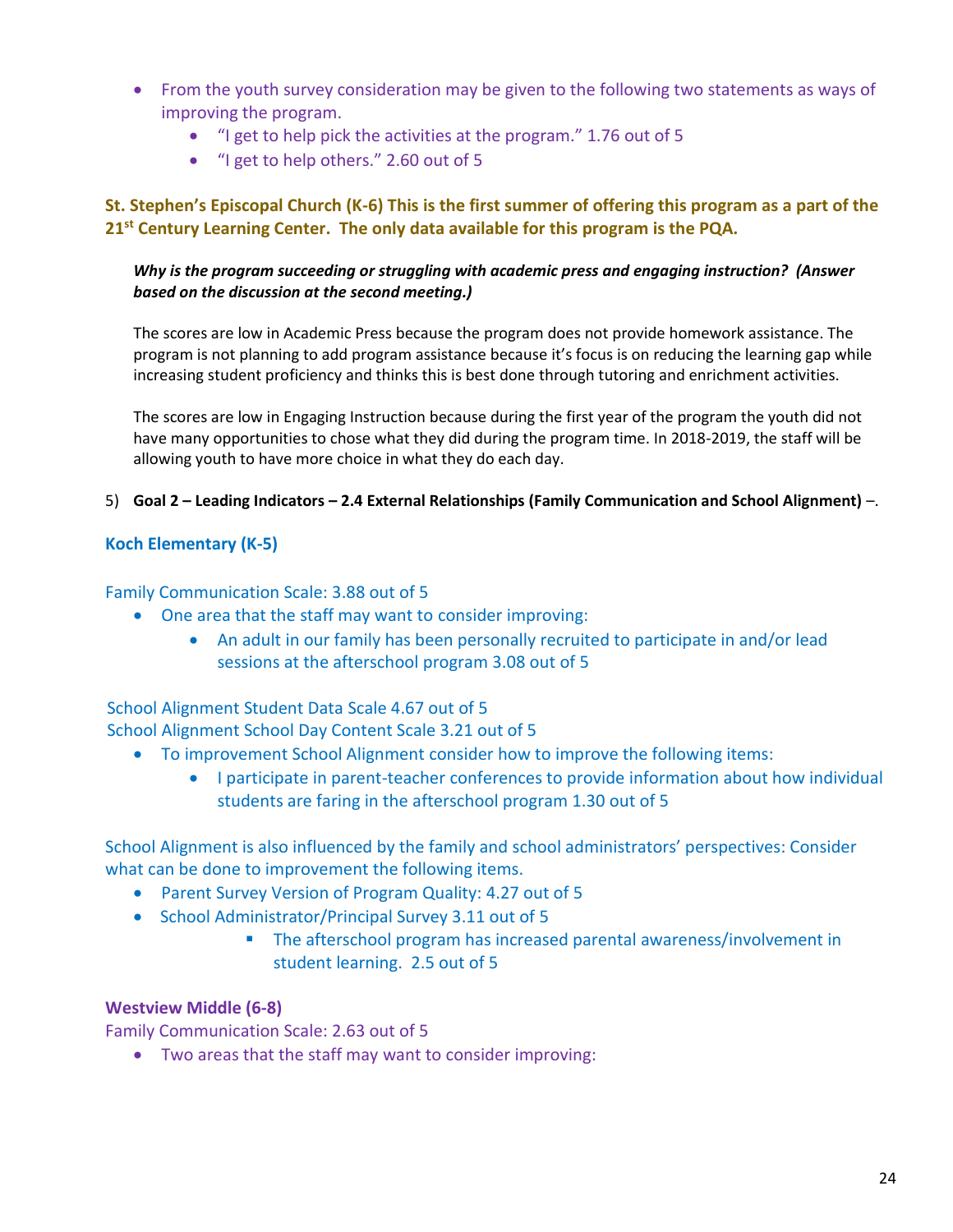- Each semester an adult in our family talk on the phone or meet in person with afterschool staff to receive detailed information about my child's progress in the program 2.25 out of 5
- An adult in our family has been personally recruited to participate in and/or lead sessions at the afterschool program 2.13 out of 5

 School Alignment Student Data Scale 4.67 out of 5 School Alignment School Day Content Scale 3.20 out of 5

- To improve School Alignment consider how to improve the following items:
	- I participate in parent-teacher conferences to provide information about how individual students are faring in the afterschool program 1.71 out of 5

School Alignment is also influenced by the family and school administrators' perspectives: Consider what can be done to improvement the following items.

- Parent Survey Version of Program Quality: 3.86 out of 5
	- The afterschool program has helped our family get to know the school and the school day teachers better: 2.88 out of 5
- School Administrator/Principal Survey 2.94 out of 5
	- The afterschool program has increased parental awareness/involvement in student learning. 2 out of 5

# **St. Stephen's Episcopal Church (K-6) This is the first summer of offering this program as a part of the 21st Century Learning Center. The only data available for this program is the PQA.**

## *Why is the program succeeding or struggling with family communication and school alignment? (Answer based on the discussion at the second meeting.)*

The program has a Parent Liaison whose job is parent and teacher engagement. Both schools met the objective. The items that are listed above are items that could be improved. The program would like staff to meet with teachers and participate in parent conferences but this was not allowed at Koch during the 2017- 2018 program year. The program was allowed to have a table in the hallway for parents if they wanted to talk with staff during parent teacher conferences but the after-school staff was not included in the conferences.

There are new principals at both schools and the Parent Liaison has started to work with the principal and teachers so that during the 2018-2019 program year there can be better coordination between the afterschool staff and school day staff.

## 6) **Goal 3 – Program Attendance (3.2)** –

The Koch Elementary program met the attendance objective of at least 50% of those enrolled attended for at least 60 days during the program year. The program staff was surprised that this percentage was not higher because they report students attend every day and that there is a waiting list to replace students who may not use the program on a regular basis. The Program is going to check their data entry process into Kids Care Center to make sure that it is being accurately reported. The Westview Middle program did not meet this attendance objective. The Westview Middle School provides many activities to involve youth after school that impact youth attendance at the afterschool program. Although the choice of many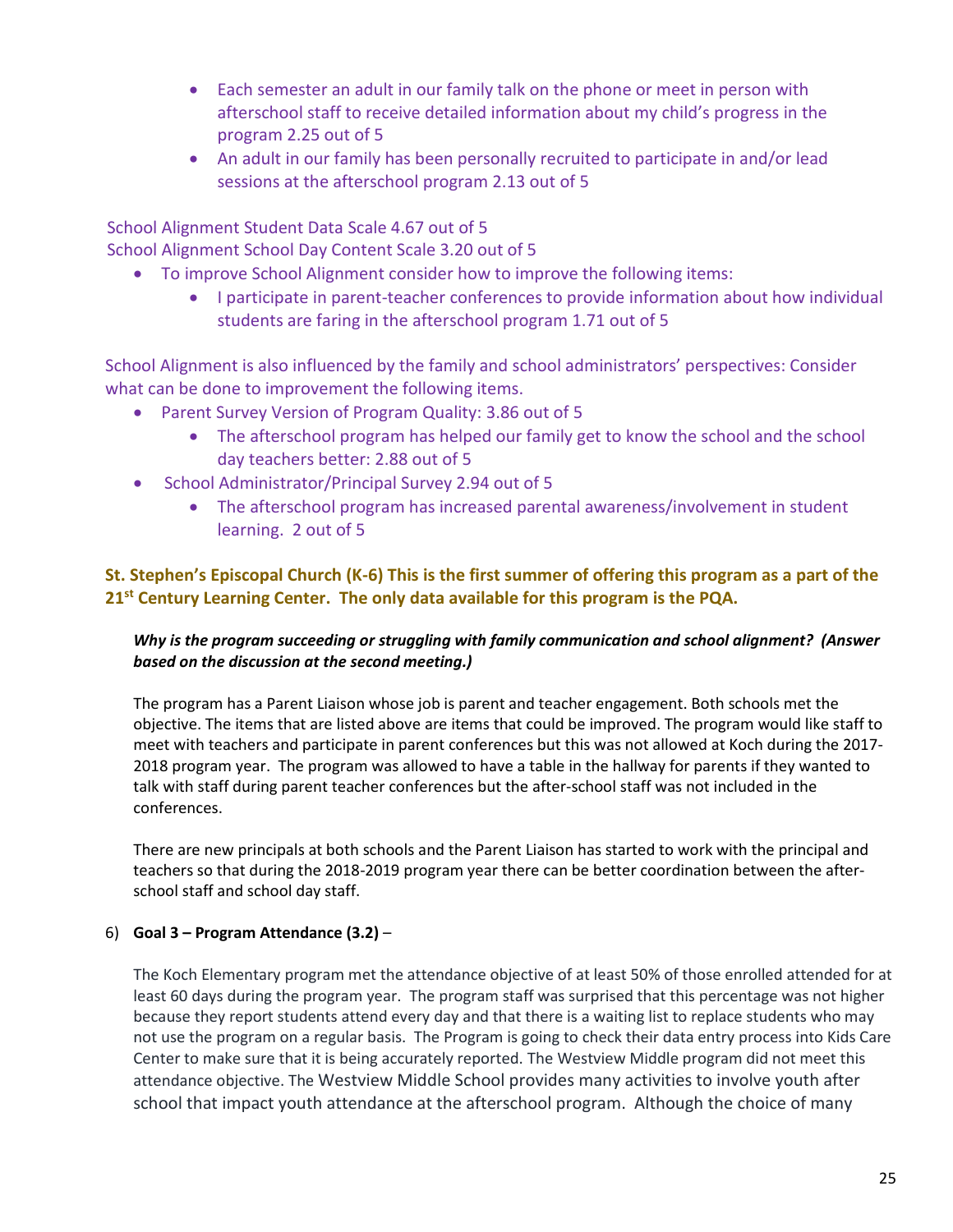activities in the school outside of the program (extra curricula activities provided by the school) is positive, this impacts the youth attendance in the after-school program.

## 59.7% of the youth at Koch Elementary met the Attendance objective.

30.5% of the youth at Westview Middle met the Attendance objective.

### *Why is the program succeeding or struggling with the program attendance objective? Why might some sites do better or worse than other sites? (Answer based on the discussion at the second meeting.)*

At Koch Elementary the program staff was surprised that this percentage was not higher because they report students attend every day and that there is a waiting list to replace students who may not use the program on a regular basis. The Program is going to check their data entry process into Kids Care Center to make sure that it is being accurately reported. The staff thinks the attendance at Koch Elementary is higher because the parents are more engaged and make sure the children are in attendance.

Although attendance is less at the Westview Middle school, the staff does not think that less than 1/3 of the enrollment attends less than 60 days per program year. The staff will check their data entry process into Kids Care Center to see if children who are not in attendance who were enrolled have been unenrolled if they are no longer attending the program.

7) **Goal 3 – Personal and Social Skills (3.4)** – Across all sites, what are the trends on the youth surveys? Which areas might warrant more focus? Are there individual site differences? How does the local context fit this data?

**The youth at the Westview Middle School (3.40 out of 5) have a lower overall score than the youth at Koch Elementary (4.08 out of 5). To meet the objective at least 70% of the youth must score a 3.5 or higher indicating a medium to high level of personal and social skills. Only 40% of the youth at Westview Middle School met this objective. 79.6% of the youth as Koch met this objective.** 

**At Koch Elementary the score for "I set goals for myself." was 2.82 out of 5. The program could include more opportunities for the youth to set and work on personal goals.**

**The Westview Middle School Program has a leadership Group that engages the youth in Character Education experiences.** Perhaps this program could help to build personal and social skills.

#### *Why is the program succeeding or struggling with the personal and social skills youth outcomes? (Answer based on the discussion at the second meeting.)*

Koch Elementary met the goal. The staff thinks that youth attendance positively influences youth self-report. Both Koch and the Westview Middle School staff plan to have youth participate more in setting their own goals.

8) **Goal 3 – Commitment to Learning (3.5)** – Across all sites, what are the trends on the youth surveys? Which areas might warrant more focus? Are there individual site differences? How does the local context fit this data?

The overall commitment to learning scores at both Koch Elementary (4.17 out of 5) and Westview Middle School (3.40 out of 5) were more heavily affected by the following statements: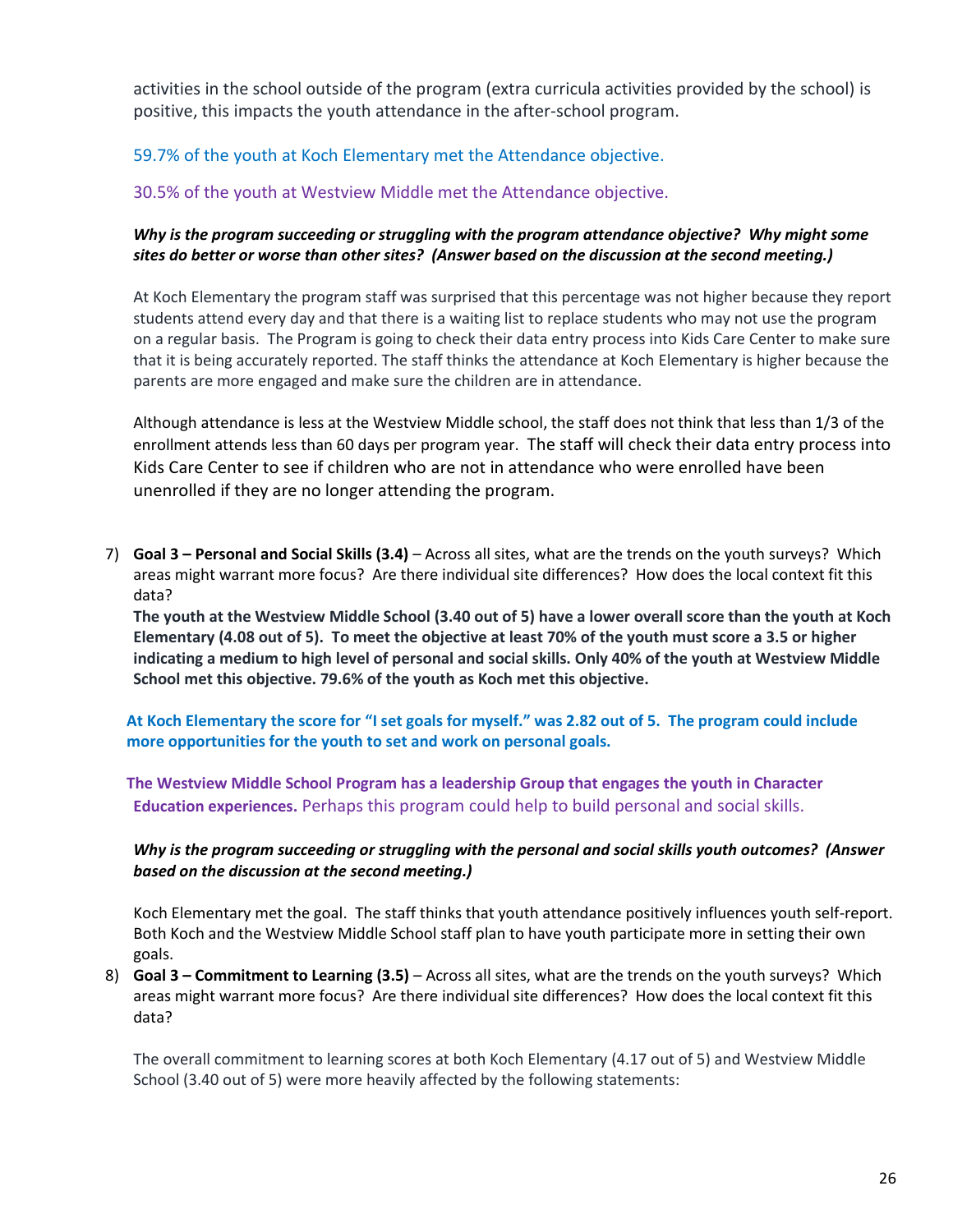- $\circ$  I get my homework done when I come to the afterschool program. (Koch 1 out of 5, Westview Middle 1.36 out of 5)
- o I do my homework in the afterschool program or at home (Koch 2.33 out of 5, Westview Middle 2.05 out of 5)

#### *Why is the program succeeding or struggling with the commitment to learning youth outcomes? (Answer based on the discussion at the second meeting.)*

The program's mission and staff are focused on learning and thus are committed to learning. The program does not provide homework assistance and does not plan to provide homework assistance and thus the question related to homework on the youth survey will negatively impact this score.

9) **Additional Family, Staff, and School Administrator data** – Does this data support the other data already reviewed? Are there specific concerns (at one site or across all sites) that the program should consider (e.g., families connected, staff supported, school administrators and community partners informed)?

The Family, staff, and school administrator data support the data that has already been reviewed. There is a discrepancy between how the program Director/Coordinator and Staff surveys view Strengthening Families. Communication between afterschool staff and the Program Director/Coordinator will help to clarify these differences**.** 

|                                     | <b>Koch Elementary</b> | <b>Westview Middle School</b> |
|-------------------------------------|------------------------|-------------------------------|
| Director/Coordinator Survey Results | 4.63 out of 5          | 4.63 out of 5                 |
| Afterschool Staff Survey Results    | 2.61 out of 5          | 2.94 out of 5                 |

The discrepancy between the Director/Coordinator Survey Results and Afterschool staff is primarily related to staff knowledge about everything that is offered to families by the program. During the 2018-2019 program year, the director will better inform part time staff of all family activities and encourage their participation in these activities.

# **Section 7 – Longitudinal Progress**

For each item below, the external evaluator should complete the first set of questions prior to the face-to-face meeting with the program director. The second set should be completed following the meeting with the program director.

- **1.** What trends are noted across time related to the specific objectives (1.1-3.5)? **This is the first year for the grantee and so this question is not applicable.**
	- a. Goal 1 Academic (1.1-1.6):
	- b. Goal  $2$  Program Quality (2.1-2.4):
	- c. Goal  $3 -$  Youth Outcomes  $(3.2, 3.4-3.5)$ :

*What factors contributed to or detracted from the progress? How does this fit with the local context? (Answer based on the discussion at the second meeting.)*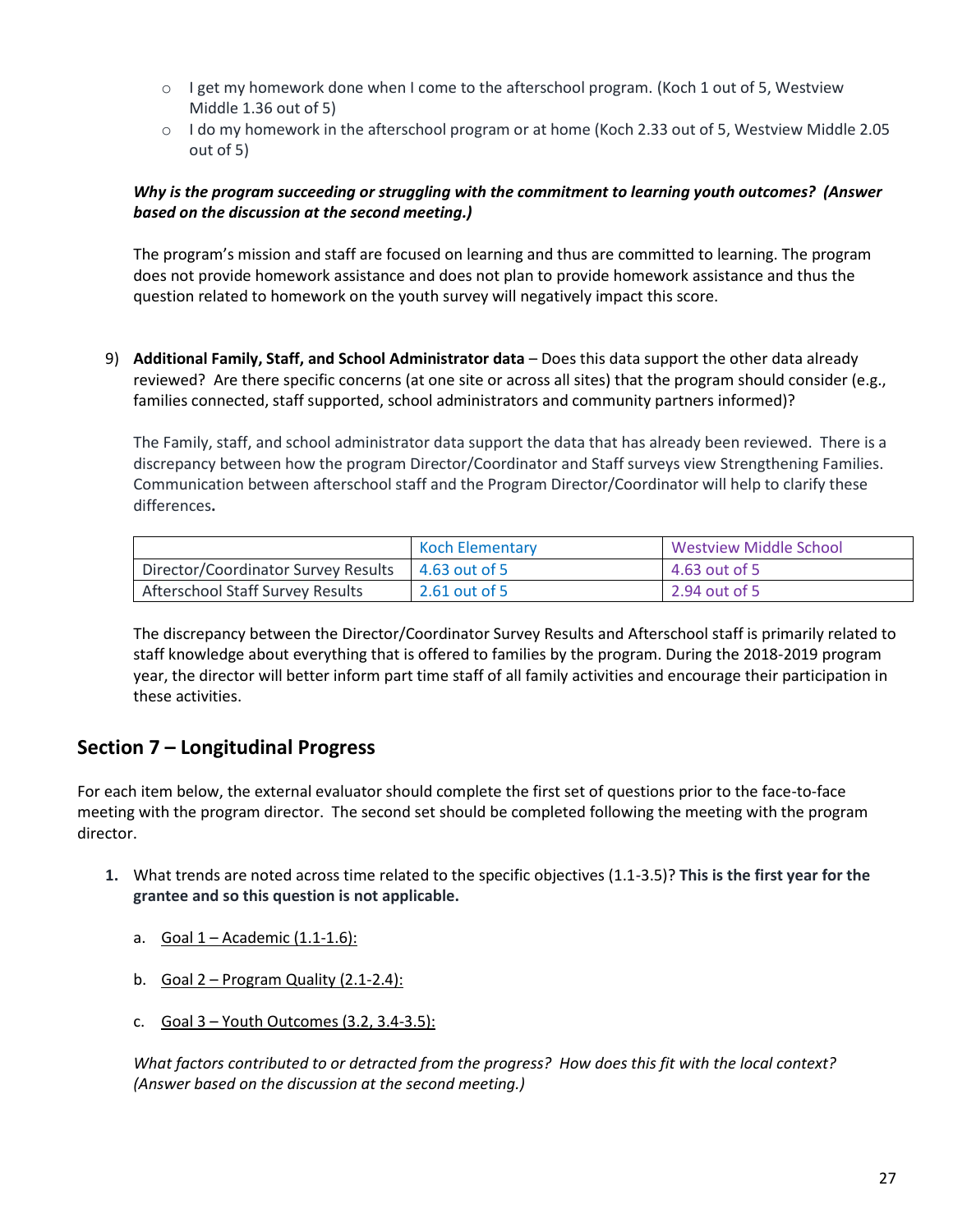2. For the specific objective(s) that the program identified to work on during the past year (discussed in Review of Progress on Previously Selected Objectives in Part A, Section 4 above), what progress can be seen in the available data? **This is the first year for the grantee and so this question is not applicable**.

*What factors contributed to or detracted from the progress? How does this fit with the local context? (Answer based on the discussion at the second meeting.)*

3. **For the next year, which objectives do you recommend the program focus on for improvement?**

#### **Koch Elementary (K-5)**

a. Select the objective number(s) that you are recommending:

| $-1.1$    | $X$ 1.2 | $-1.3$      | $-1.4$ | $X_1$ .6 |
|-----------|---------|-------------|--------|----------|
| $X_2$ 2.1 | 2.2     | $-{}^{2.3}$ | $-2.4$ |          |
| $-$ 3.1   | $-$ 3.2 | 3.3         | 3.4    | $-$ 3.5  |

#### **Westview Middle (6-8)**

a. Select the objective number(s) that you are recommending:

| $-1.1$ | $-1.2$  | $-1.3$                       | $-1.4$  | $X_1$ 1.6                    |
|--------|---------|------------------------------|---------|------------------------------|
| $-2.1$ | $-2.2$  | $-$ 2.3                      | $-2.4$  |                              |
| $-3.1$ | $X$ 3.2 | $\overline{\phantom{0}}$ 3.3 | $X$ 3.4 | $\overline{\phantom{0}}$ 3.5 |

**St. Stephen's Episcopal Church (K-6) This is the first summer of offering this program as a part of the 21st Century Learning Center. The only data available for this program is the PQA.**

a. Select the objective number(s) that you are recommending:

| $-1.1$    | $-1.2$ | $-1.3$  | $-1.4$      | $-1.5$ |
|-----------|--------|---------|-------------|--------|
| $X_2$ 2.1 | $-2.2$ | $-$ 2.3 | $-{}^{2.4}$ |        |
| $-3.1$    | $-3.2$ | $-$ 3.3 | $-3.4$      |        |

#### **b. For each site, indicate the objective number applicable to that site.**

|                                                          | Objective(s) for Improvement |
|----------------------------------------------------------|------------------------------|
| <b>Site 1: Koch Elementary</b>                           | 1.2, 1.6, 2.1                |
| <b>Site 2: Westview Middle School</b>                    | 1.6, 3.2, 3.4                |
| Site 3: Summer Program at St. Stephen's Episcopal Church | 2.1                          |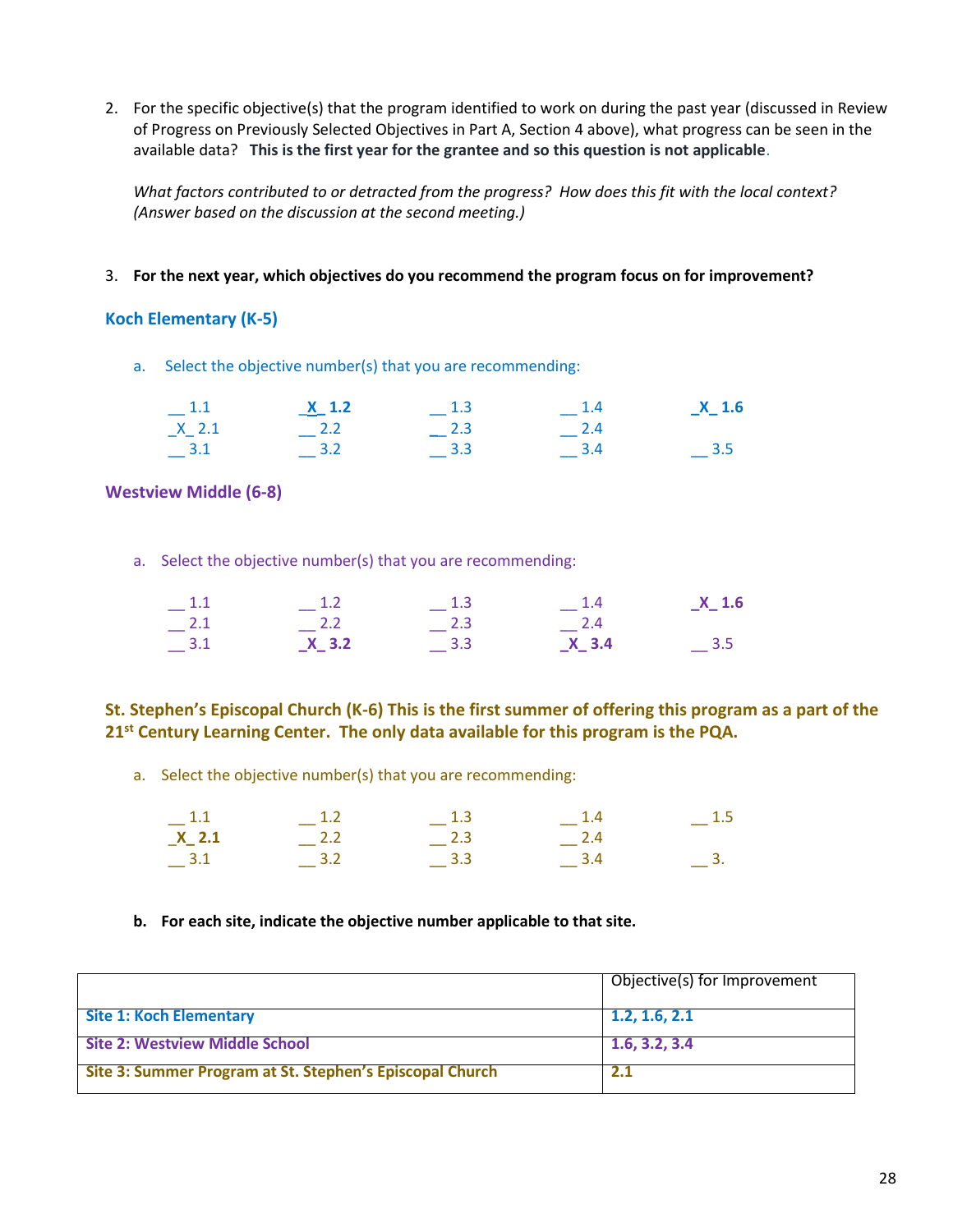c. After selecting the objective number(s), provide a rationale for each recommendation based on the data presented earlier. Include which sites are included in the narrative. (Note: Action plans will be developed with the Afterschool Regional Educator, but this response should be a standalone explanation of why you are recommending this item that can be read to gain a quick, but thorough, understanding of the need, local context, and rationale for selection.)

#### **Koch Elementary (K-5)**

**1.2**: This objective was selected because the objective is at least 50% of the youth will maintain and/or increase their grades in math and this site just exceeded this objective with 51.6% of the youth met this objective. There was also a discrepancy between this score and the math efficacy score. 79.6% of the youth reported a medium to high level of math efficacy. It is recommended that the program look at the results for the youth who are not maintaining or increasing their grades in the math subject area to review the tutoring and assessment results to see if these results are consistent with the grades the students are earning and determine what changes may be needed to help improve grade outcomes for these students.

**1.6:** This is the only objective not met by Koch Elementary. The efficacy score of 40.9% is also not consistent with the 72.1% of the youth who maintained and/or increased their science grades.

The program offered two robotics programs and used the Bricks for Kidz program concepts designed to teach the fundamentals of S.T.E. M. (science, technology, engineering, and mathematics). The Science Center also provided onsite activities that engaged the youth in hands on exploration, discovery, and learning. The program reports high interest and active involvement of youth in these program aspects. It is somewhat surprising that only 40.9% of the youth reported a medium to high level of science efficacy. It may be helpful to talk with youth further about the items that impact their self report of science efficacy to understand how the program can further support youth in this area.

It may also be helpful to look at the Common Core Science Standards for each grade level and talk with school teachers regarding where they see students may need a better understanding or practice of specific concepts. In the 2018-2019 program year Global Hack is being added in addition to Bricks for Kidz to further engage youth in gaining the skills and knowledge related to S.T.E.M.

The Bricks for Kidz program and the addition of Global Hack will add items that could help strengthen knowledge and skills in the areas that are identified by the youth and school teachers. The program staff could also work with the Science Center to bring specific activities designed to help build knowledge and skills in these identified areas.

**2.1**: Although the PQA score exceeded the 2.9 requirement with a 3.66, the School Age Planning and Reflection scores were a 1. During the 2017-2018 program year the youth did not have much opportunity for planning or reflection. This was the first year of the program and staff were new to the PQA and their focus was on improving student knowledge and skills. The Program Director is a trainer in Youth Work Methods and in the future will provide professional development in this area to all staff. During the 2018-2019 program year, the youth will be involved in making choices based on the daily lesson plans created by staff and reflection will be integrated in to the learning activities.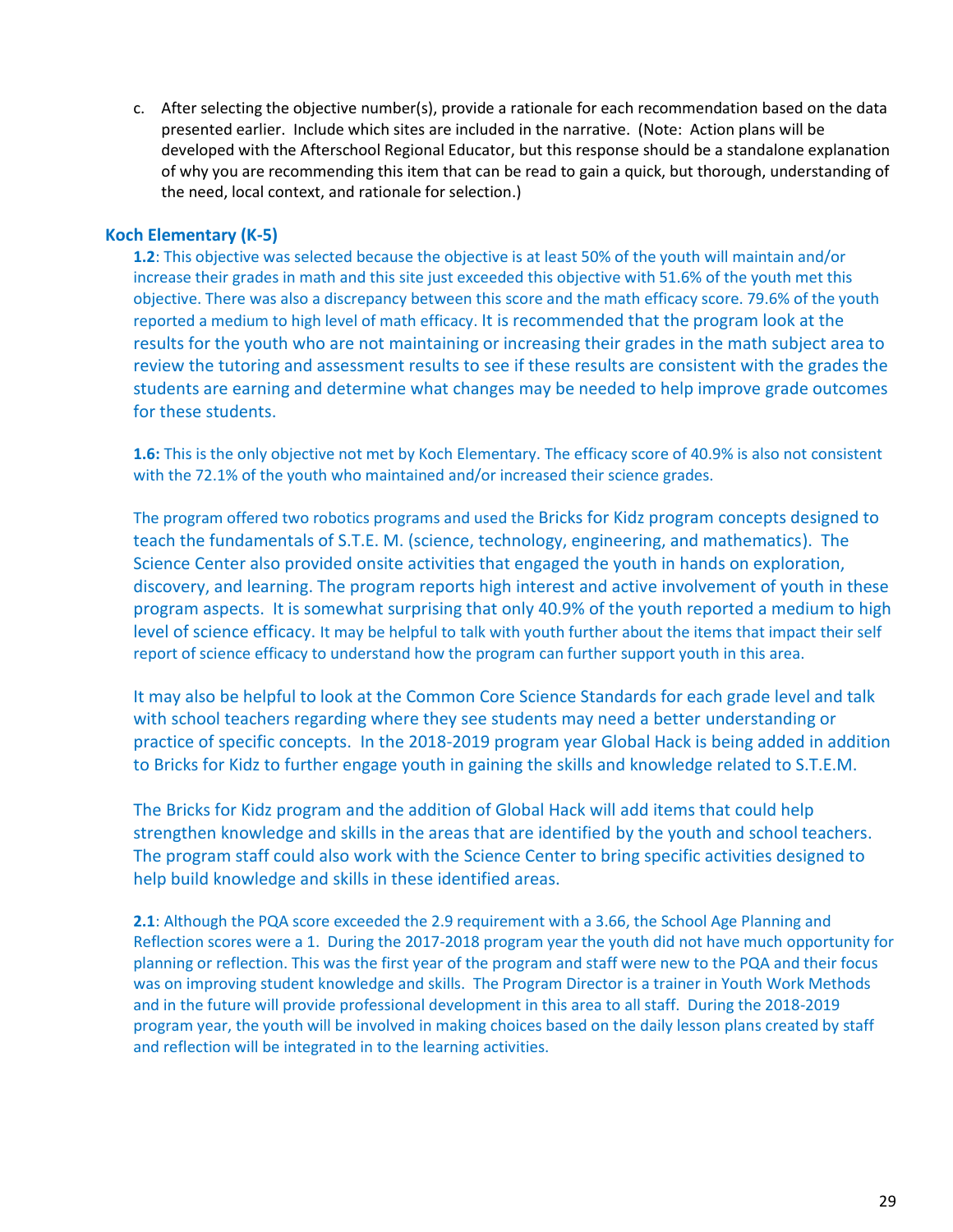#### **Westview Middle (6-8)**

**1.6:** The grade reports and the self-efficacy survey data are inconsistent in the area of science. 64.7% of the youth at Westview Middle maintained or increased their grades in math and 40% of the youth reported on a survey a medium to high level of science efficacy.

Like the Koch Elementary program, the Westview Middle School program offered two robotics programs and used the Bricks for Kidz program concepts designed to teach the fundamentals of S.T.E. M. (science, technology, engineering, and mathematics. The Science Center also provided onsite activities that engaged the youth in hands on exploration, discovery, and learning. The program reports high interest and active involvement of youth in these program aspects. It is somewhat surprising that only 40% of the youth reported a medium to high level of science efficacy.

It may be helpful to talk with youth further about the items that impact their self report of science efficacy to understand how the program can further support youth in this area. It may be helpful to look at the Common Core Science Standards for each grade level and talk with school teachers regarding where they see students may need a better understanding or practice of specific concepts. The program staff could also work with the Science Center to bring specific activities designed to help build knowledge and skills in these identified areas.

In the 2018-2019 program year Bricks for Kidz is being replaced with Global Hack because middle school youth did not find the Bricks for Kidz interesting. The robotics program will not be provided in 2018-2019 because the grant ended at the end of the 2017-2018 program year.

**3.2:** 30.5% of the youth at Westview Middle met the Attendance objective.

Westview Middle School provides many activities to involve youth after school that impact youth attendance at the afterschool program. Although the choice of many activities in the school outside of the program (extra curricula activities provided by the school) is positive, this impacts the youth attendance in the after-school program.

The staff does not think that less than 1/3 of the enrollment attends less than 60 days per program year. The staff will check their data entry process into Kids Care Center to see if children who are not in attendance who were enrolled have been unenrolled if they are no longer attending the program.

**3.4** The youth at the Westview Middle School scored (3.40 out of 5) on the Personal and Social Skills survey. To meet the objective at least 70% of the youth must score a 3.5 or higher indicating a medium to high level of personal and social skills. Only 40% of the youth at Westview Middle School met this objective.

The Westview Middle School Program has a leadership Group that engages the youth in Character Education experiences. Perhaps this program could help to build personal and social skills.

### **St. Stephen's Episcopal Church (K-6) This is the first summer of offering this program as a part of the 21st Century Learning Center. The only data available for this program is the PQA.**

**2.1:** Since the only data available for this program is the PQA, specific items from the PQA are recommended for improvement.